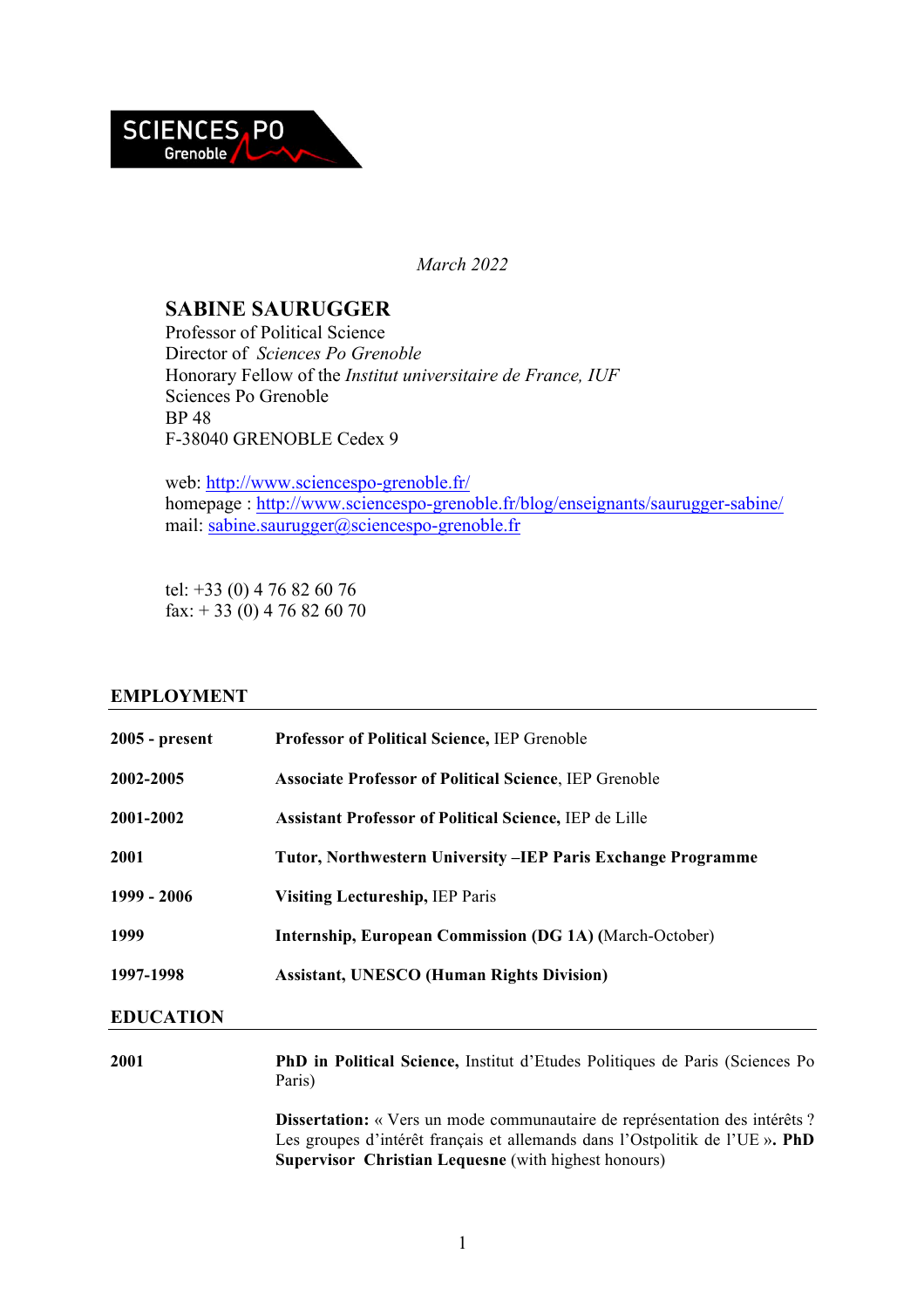**Jury** : Christian Lequesne; François Bafoil; Richard Balme; Pierre Muller; Claudio Radaelli; Ezra Suleiman **1996-1997 M.A., International Relations**, Institut d'Etudes Politiques de Paris (with distinction) **1991-1996 M.A., Political Science,** University of Vienna, Austria (with highest honours)

# **FELLOW - and VISITING PROFESSORSHIPS**

| 2016-               | Visiting Professor at the Collège d'Europe, Bruges                                                                                                            |
|---------------------|---------------------------------------------------------------------------------------------------------------------------------------------------------------|
| 2013, 2014          | Visiting Professor at the University of Montreal (UdeM), Visiting Fellow<br>at the Centre d'excellence sur l'Union européenne (CEUE), UdeM &<br><b>McGill</b> |
| 2012                | <b>THESEUS Visiting Professor, University of Cologne</b>                                                                                                      |
| 2009-2014           | Junior Fellow of the <i>Institut universitaire de France</i> , <i>IUF</i>                                                                                     |
| 2009 (Trinity term) | Visiting Fellow Nuffield College, University of Oxford, UK                                                                                                    |
| $2009 - 2015$       | Professor at the Université libre de Bruxelles, Institut d'études européennes                                                                                 |
| 2007-2008           | Visiting Professor at the UNIL (University of Lausanne, Switzerland)                                                                                          |

### **GRANTS**

| 2019-2023 | H2020 EU3D (Head: ARENA) (Workpackage Leader S. Saurugger)                                                                                                                                                                    |
|-----------|-------------------------------------------------------------------------------------------------------------------------------------------------------------------------------------------------------------------------------|
| 2019-2023 | EfSoLaw (Heads: S. Saurugger (ANR) and Miriam Hartlapp (DFG)) DFG-ANR<br><b>Joint Research grant)</b>                                                                                                                         |
| 2017-2019 | RESTEP (Head University of Montréal, Laurie Beaudonnet) Erasmus+ Jean<br><b>Monnet Network</b>                                                                                                                                |
| 2017-2019 | VIADUCT (Head University of Cologne, Funda Tekin) Erasmus+ Jean Monnet<br><b>Network</b>                                                                                                                                      |
| 2016-2020 | <b>Data@UGA</b> (University Grenoble Alpes, Co-Head Théodore Christakis)                                                                                                                                                      |
| 2016-2018 | <b>T-NORMS (ANR 'Investissements d'Avenir' University Grenoble Alpes, Head</b><br>Fabien Terpan)                                                                                                                              |
| 2015-2019 | <b>H2020 EMU Choices</b> (Head: University of Salzburg – Prof Puntscher-Riekmann.<br>Members University of Stockholm, Central European University, University of<br>Konstanz, ) (Workpackage leader with Hussein Kassim WP 9) |
| 2015-2017 | <b>PAIRDEM</b> (Head: University of Oslo. Research Assistant Cal le Gall)                                                                                                                                                     |
| 2011.2017 | $\lambda$ MD D $\lambda$ DTIDOL (Head, D $\lambda$ CTE). De Leghelle Companions Mambagas Gaianage De                                                                                                                          |

## **2014-2017 ANR PARTIPOL** (Head: PACTE – Dr. Isabelle Guinaudeau. Members: Sciences Po Paris, Université Paris III, Sciences Po Bordeaux)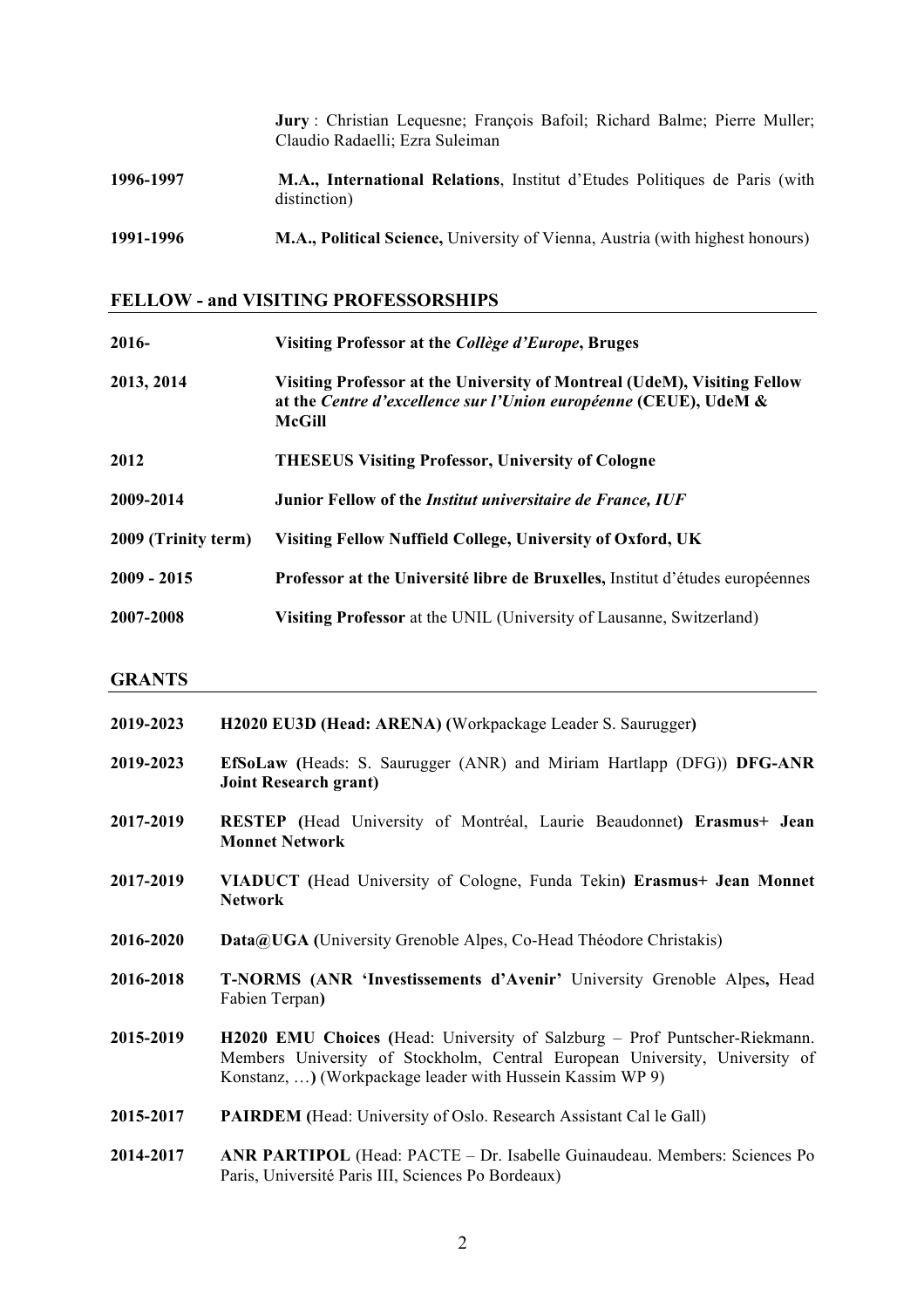| 2009-2014             | <b>IUF Fellowship</b>                                                                                                                                            |                                                                                                                                                                                                                        |
|-----------------------|------------------------------------------------------------------------------------------------------------------------------------------------------------------|------------------------------------------------------------------------------------------------------------------------------------------------------------------------------------------------------------------------|
| 2013-2016             |                                                                                                                                                                  | <b>PADEMIA (Parliamentary Democracy in the EU) (Head: University of Cologne)</b>                                                                                                                                       |
| 2004/2008             | Beate-Kohler Koch).<br>Participation and direction of two research groups<br>1. Jan Beyers & Rainer Eising (Associative Democracy)<br>Groups, Social Mouvements) | Network of Excellence CONNEX (6 <sup>th</sup> EU Framework Programme, directed by<br>2. Jan Beyers, Rainer Eising, Sabine Saurugger (Political Representation, Parties,                                                |
| 2004/2005             |                                                                                                                                                                  | Co-direction of the French fieldwork (with Emiliano Grossman) of Jan Beyers'<br>and Bert Kerremans' research project on "Access and Legitimacy of Interest<br>Groups in France, Germany, Belgium and the Netherlands". |
| 2003/2004             | Vienna                                                                                                                                                           | Small and Medium – Sized Business Associations in Europe, European Research<br>Project, directed by Prof. Franz Traxler, Department of Sociology, University of                                                        |
| 1998-2000             |                                                                                                                                                                  | <b>National Foundation of Political Science</b><br><b>Dissertation Grant (FNSP- Bourse Europe), France</b>                                                                                                             |
| 2000-2001             |                                                                                                                                                                  | Dissertation Grant (DOC) of the Austrian<br><b>Academy of Sciences</b>                                                                                                                                                 |
| 1999 (March-November) |                                                                                                                                                                  | <b>Internship</b> , European Commission, DG 1A,<br><b>Commission Grant</b>                                                                                                                                             |
| 1996                  |                                                                                                                                                                  | Research Fellow, IEP Paris (Grant of the<br>Österreichische Forschungsgemeinschaft/Austrian<br>Research Society)                                                                                                       |
| 1994-1995             |                                                                                                                                                                  | Student, Free University Berlin, Otto-Suhr-Institute<br>(Grant of the University of Vienna)                                                                                                                            |

# **TEACHING**

| Undergraduate:                             | International Relations Theory, The Political and Economic System of<br>the EU, Collective Action, Political Institutions, External Relations of<br>the European Union, Public Policy                                                                             |
|--------------------------------------------|-------------------------------------------------------------------------------------------------------------------------------------------------------------------------------------------------------------------------------------------------------------------|
| Graduate:                                  | "Civil society" in the EU, Sociology of Organisations, European<br>Institutions, Theories of European Integration, Europeanization of<br>Public Policies, Theories of European Integration, Small-n case<br>studies, Law and Politics, Interest Groups in the EU, |
| <b>Current Doctoral Thesis Supervision</b> |                                                                                                                                                                                                                                                                   |
|                                            | (1) Juliette Dupont (Bourse Université de Montréal, CERIUM) Les<br><i>politiques de visa et le NPM</i> (co-direction avec Frédéric Mérand<br>50%) 2016-                                                                                                           |
|                                            | Juan Duqué (Contrat doctoral ministerial, Sciences Po Grenoble,<br>(2)                                                                                                                                                                                            |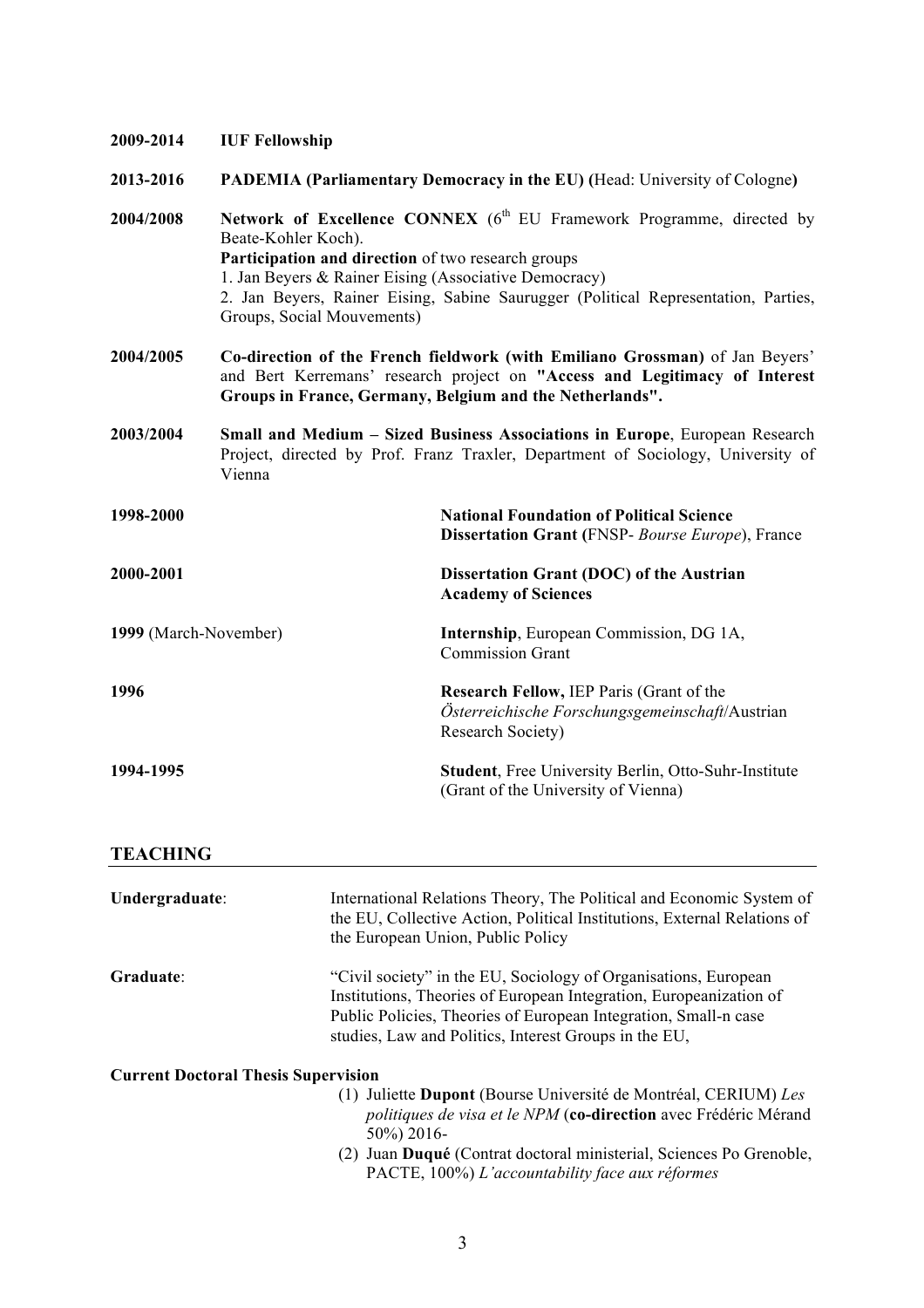|                       | administratives: le cas des réformes de l'éducation au Chili et en<br>Colombie (100%) 2016- |
|-----------------------|---------------------------------------------------------------------------------------------|
|                       |                                                                                             |
|                       | (3) Anton Eichberger The emergence and life of quasi-states. (co-                           |
|                       | direction avec Fabien Terpan $(50\%)$ , 2018-                                               |
|                       | (4) Romain Mespoulet (co-direction avec Fabien Terpan) $(50\%)$                             |
|                       | 2019-                                                                                       |
| <b>PhD-committees</b> |                                                                                             |
| (comités de thèse) :  | (1) Rosetta Collura (UC Louvain) Démocratie participative et groupes                        |
|                       | d'intérêt dans l'UE PhD 2019                                                                |
|                       | (2) Anna Prokurova (Université de Saint Petersbourg). The Political                         |
|                       | Economy of Russian Migration Policy                                                         |
|                       | (3) Lison Guignard (Université Grenoble Alpes/ENS) La déclaration                           |
|                       | des droit des femmes et l'Union africaine. PhD 2018                                         |
|                       |                                                                                             |
|                       | (4) Dr. Sidonie Paris (Université du Luxembourg) Negotiations and                           |
|                       | implementation of the European Blue card, PhD 2017                                          |
|                       |                                                                                             |

#### **Supervised PhDs (completed)**:

(1) Dr. Heike **Klüver** (University of Mannheim, 2nd Assessor): *Interest Group Consultation in the European Union. An Empirical Analysis of Interest Group Influence and its determinants.*  Employment: Post-doc University of Oxford, "The state of the state programme" (2010-2012) Junior Professor at the University of Konstanz, Germany (2012 – 2013) Professor at the University of Bamberg (2013-2014) Professor at the University of Hamburg (2014-) (2) Dr. Loïc **Moissonnier** (University of Grenoble) *Coordination et conflits dans le movement altermondialiste européen.* Employment: Assistant Professor, Sciences Po Grenoble (ATER) (2011-2012) 2011 (3) Dr. Clément **Fontan**: (University of Grenoble) *The European Central Bank and the Crisis*. Employment: Assistant Professor, Sciences Po Lille (ATER) 2012-2014 Post-doc University of Montreal (2015-2016) Post-doc, H2020 SCEUS-EMU, Sciences Po Grenoble (2016-2017) Post-doc, Göteborg University, Sweden (2017- 2018) Professor of Political Economy, University of Louvain (2018- )

(4) Dr. Mehdi **Arrignon** (Bourse Cluster, Rhône-Alpes Region). *The Europeanization of national employment policies. France, Netherlands, Spain.* Employment: Assistant Professor, Sciences Po Grenoble (ATER) 2012-2014 Associate Professor (McF), Paris AgroTech (2015-)

(5) Dr. Rodica **Plugaru**: *The EU's institutional transfer to nonmember states*. Employment: Assistant Professor, Sciences Po Grenoble (ATER) 2013-2014 Post-doc Paris I (2015-2016)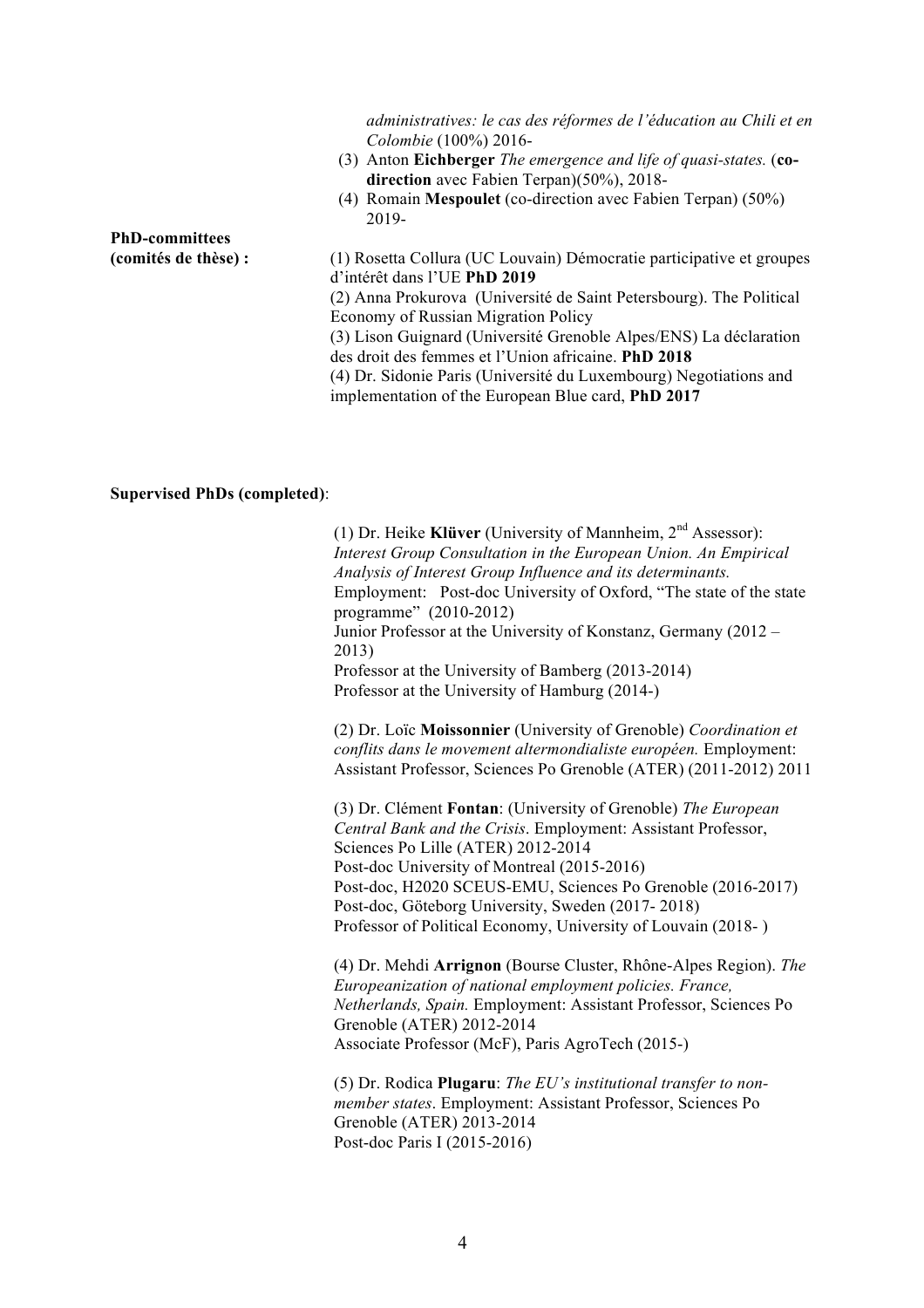|                               | (6) Dr. Elda Nasho (Sciences Po Grenoble, IRSEM) Une communauté<br>de sécurité européenne ? Les Balkans occidentaux. 2015 Assistant<br>lecturer at the University of Lyon II. (2015-2016)<br>Assistant Professor (ATER), University of Saint Etienne (2016-2018)                          |
|-------------------------------|-------------------------------------------------------------------------------------------------------------------------------------------------------------------------------------------------------------------------------------------------------------------------------------------|
|                               | (7) Dr. Josua Grabener (Bourse Cluster, Rhône-Alpes Region).<br>Cotiser : au profit de qui? Économie politique comparée. des<br>cotisations pour la formation continue en régime capitaliste (France /<br><i>Italie).</i> (2011 – 2017). Lecturer (chargé de cours) Université de Lille 2 |
|                               | (8) Dr Hanno Degner (University of Konstanz), The Reform of the<br><i>Eurozone Governance</i> (with Prof Dr. Dirk Leuffen, University of<br>Konstanz.) 2013-2018. Summa Cum Laude. Post-doc H2020 EMU-<br>Choices (2018-)                                                                 |
|                               | (9) Dr Eva Deront (Sciences Po Grenoble, Contrat doctoral ENS<br>Lyon 100%) The European nuclear paradigm confronted with the<br>German nuclear phase-out from 1999 to 2015, (100%) 2015-2019.                                                                                            |
|                               | (10) Chloé Bérut (Contrat doctoral ministeriel, Science Po Grenoble,<br>PACTE 100%) L'européanisation des politiques publiques de santé.<br>Instruments et resistances, (100%) 2015-2020                                                                                                  |
| Supervision of Habilitations: |                                                                                                                                                                                                                                                                                           |

(1) Charlotte **Halpern**, Sciences Po Paris, CEE

| $2020 -$                        | Member of the <b>Editorial Board</b> of the Journal of European |
|---------------------------------|-----------------------------------------------------------------|
|                                 | Intregration                                                    |
| 2019-                           | Member of the Editorial Board of the Journal of                 |
|                                 | Comparative Policy Analysis                                     |
| 2019-                           | Member of the Editorial Board of Political Studies Review       |
| 2019-                           | Member of the Scientific Board of Politique européenne          |
| 2008-                           | Member of the Scientific Board of Quaderni                      |
| 2007-                           | Member of the Editorial Board of the Revue française de         |
|                                 | science politique (RFSP)                                        |
| <b>Past editorial positions</b> |                                                                 |
| 2013-2019                       | Member of the Editorial Board of the European Journal of        |
|                                 | Political Research (EJPR)                                       |
| 2012-2019                       | Member of the Editorial Board of Interest Groups and            |
|                                 | Advocacy (IG&A)                                                 |
| 2011-2019                       | Member of the Editorial Board of Pouvoirs                       |
| 2008-2015                       | Member of the Editorial Board of the Journal of European        |
|                                 | Public Policy (JEPP)                                            |
| 2000-2019                       | Member of the Editorial Board of Politique européenne           |
| 2000-2006                       | Founder and Editor-in-Chief of Politique européenne             |

# **EDITORIAL POSITIONS**

*Referee for academic publications:*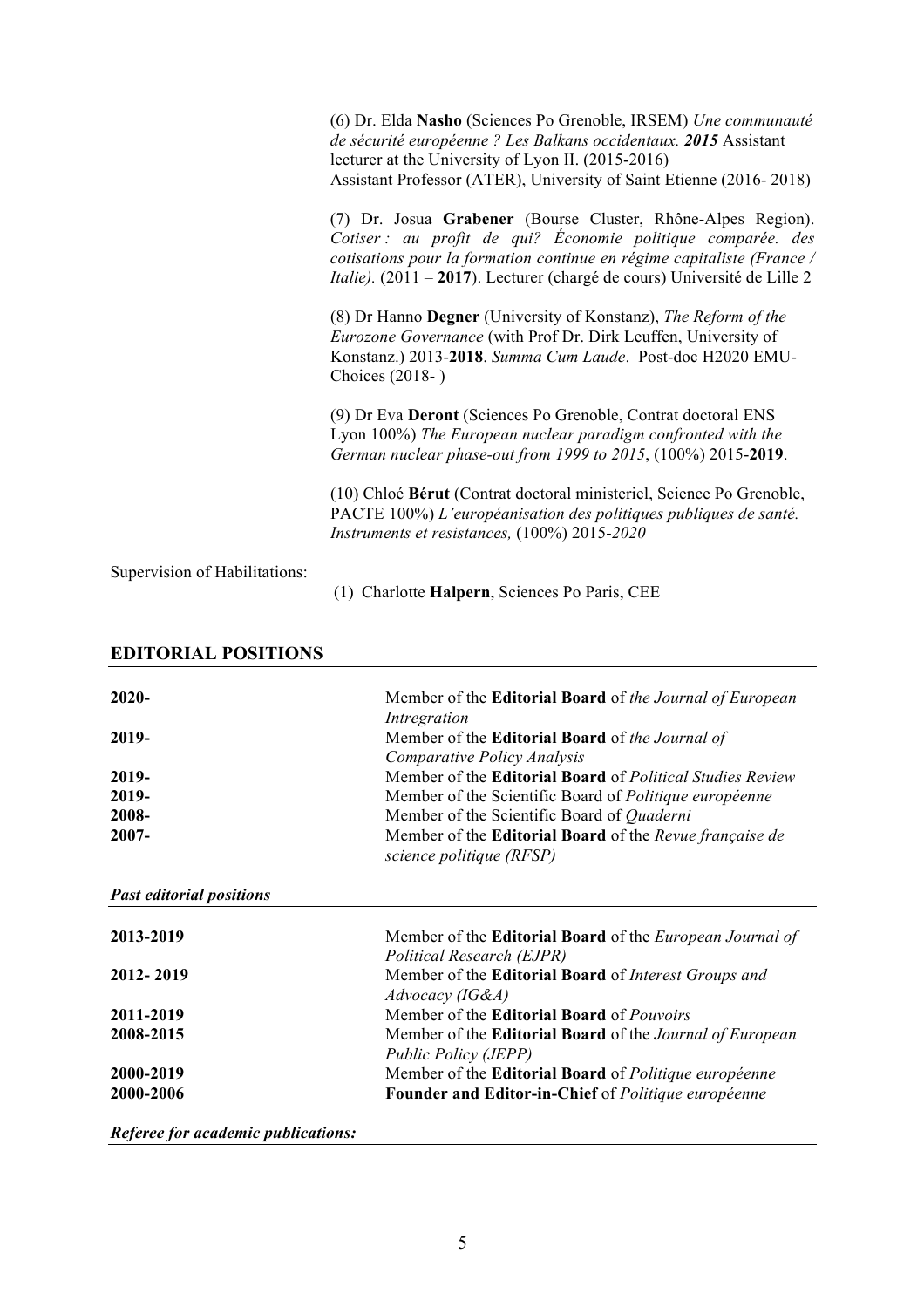*Editions de l'Université de Bruxelles, Editions du Centre national de la recherche scientifique (CNRS), Sage, Palgrave, Manchester University Press, Cambridge University Press, Routledge*

*Espacestemps.net, Revue française de science politique (RFSP), Revue internationale de Politique comparée (RIPC), Politique européenne (PE), Critique internationale, Politique et société (SQSP) Swiss Political Science Review (SPSR) European Integration Online Papers (EIOP), Journal of Comparative Policy Analysis (JCPA), Journal of European Public Policy (JEPP), International Review of Political Science (IRPS), Journal of European Integration (JEI), Government and Opposition (G&O), Acta Politica, West European Politics (WEP), European Journal of Political Research (EJPR), International Sociology, Environment and Planning C, Journal of Common Market Studies (JCMS), Political Studies, Governance, French Politics, International Review of Administrative Sciences, Gouvernement & Action Publique (GAP), Interest Groups & Advocacy (IGA), European Union Politics (EUP), European Political Science Review (EPSR), Socio-Economic Review; Journal of Contemporary European Research (JCER); Policy Sciences; International Studies Quarterly, Comparative Political Studies, American Political Science Review (APSR).*

## *Referee for Research Foundations:*

*Research Foundation Flanders (FWO), Leverhulme Trust, Prix de La Recherche, AERES, Institut universitaire de France, Österreichische Akademie de Wissenschaften (OEAW), European Research Council (ERC)*

# **SERVICE TO THE COMMUNITY**

| 2019-     | Member of the Scientific Board of the Centre d'études européennes et de<br>politique comparée, Sciences Po Paris                                              |
|-----------|---------------------------------------------------------------------------------------------------------------------------------------------------------------|
| 2019      | <b>President of the APSA Best EU Politics Article Committee</b>                                                                                               |
| 2019      | President of the recruitment commission at Sciences Po Grenoble, Maitre<br>de conference en politiques publiques                                              |
| 2018-2024 | Member of the Executive Committee of the ECPR                                                                                                                 |
| 2018      | Member of the recruitment commission at the Institut d'Etudes politiques<br>in Lille, Maître de conferences en politiques publiques européennes               |
| 2017      | Member of the recruitment commission at UNIL (Université de<br>Lausanne), Poste de Maître de conference                                                       |
| 2017      | President of the recruitment commission at Sciences Po Grenoble, Maitre<br>de conference en politiques publiques (Procédure rapprochement de<br>conjoints)    |
| 2017      | Member of the recruitment commission at the University of Nantes,<br>Maitre de conferences en politiques publiques (Procédure rapprochement<br>des conjoints) |
| 2016-2020 | Member of the Conseil d'administration of the Association française de<br>science politique (AFSP) representing Sciences Po Grenoble                          |
| 2016      | Member of the recruitment commission at ESPOL, Catholic University<br><b>Lille (Associate Professor in European Politics)</b>                                 |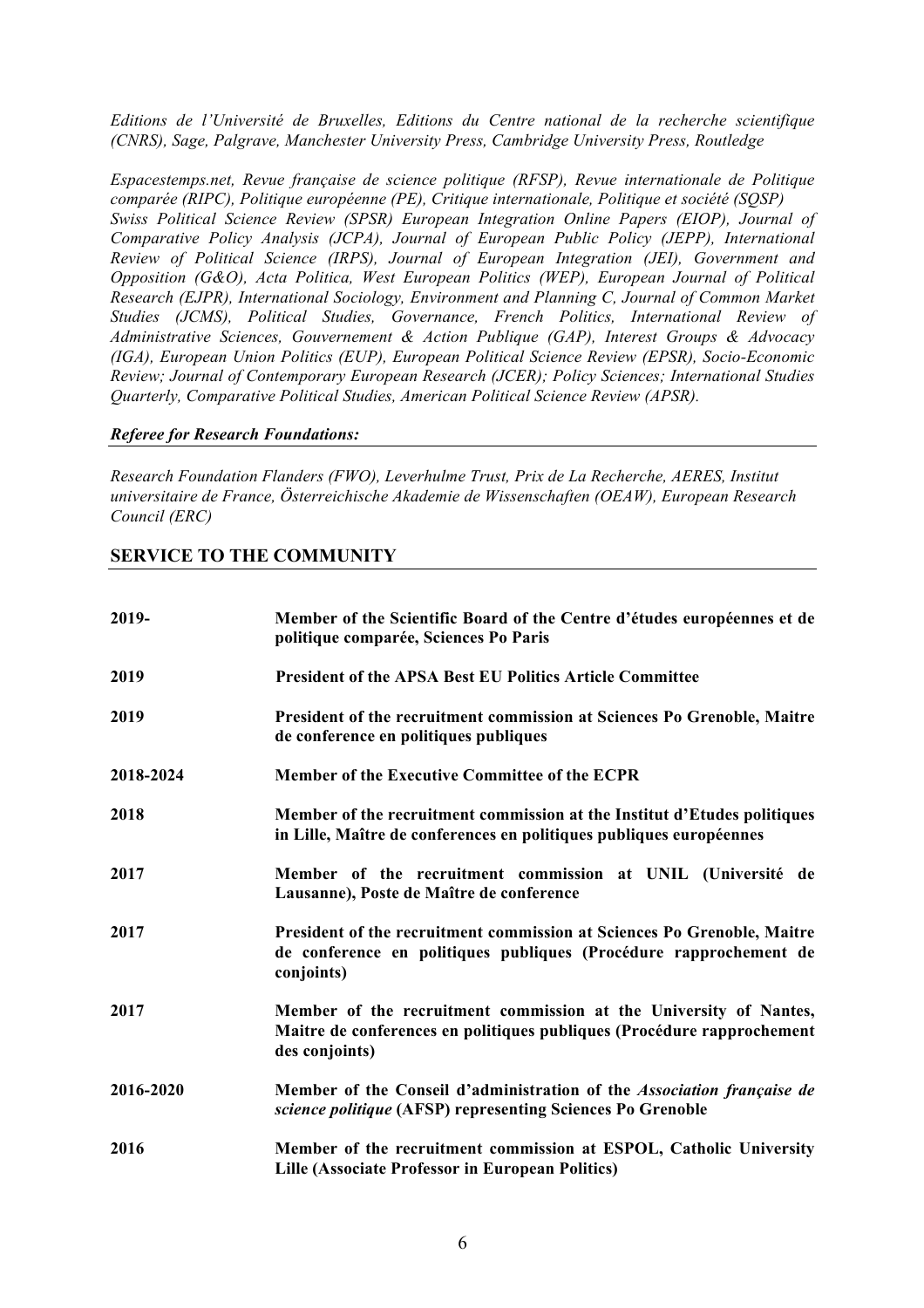| 2016          | President of the recruitment commission at Sciences Po Rennes (Associate<br><b>Professor in Public Policy)</b>                          |
|---------------|-----------------------------------------------------------------------------------------------------------------------------------------|
| 2016          | Member of the recruitment commission for a Professor in Political<br>Science at the University of Nice (Professor of Political Science) |
| $2015 - 2019$ | <b>Elected Member of the CNU</b> (Conseil national des universities, $04$ – Political<br>Science)                                       |
| $2014 - 2019$ | President of the Disciplinary Commission of Sciences Po Grenoble<br>(Présidente de la section disciplinaire)                            |
| $2014 - 2018$ | Member of the Scientific Board of the CERI (Centre of International<br><b>Studies), Sciences Po Paris</b>                               |
| 2014-         | Elected Member of the Management Board (Conseil d'administration)<br><b>Sciences Po Grenoble</b>                                        |
| 2014-         | Kuratorin of the Institut für Europäische Politik (IEP), Berlin                                                                         |
| 2014-         | Member of the Jean Monnet Foundation, Lausanne, CH                                                                                      |
| $2014 -$      | Co-director of the School of European Governance at Sciences Po<br><b>Grenoble (with Fabien Terpan)</b>                                 |
| 2013          | Member of the Recruitment Committee for the faculty position of<br>Professor of Comparative/Public Policies, Sciences Po Paris          |
| 2013, 2015    | Member of the international Recruitment Committee of the Institut<br>universitaire de France                                            |
| $2012 - 2015$ | Elected member of the Scientific Committee at the Université Pierre<br>Mendes France (UPMF), Grenoble                                   |
| 2012          | President of the AERES evaluation committee (FARE – Centre of<br><b>European History, University of Strasbourg)</b>                     |
| 2011          | Membre du jury du prix de thèse Mattei Dogan de l'Association française<br>de science politique                                         |
| 2010-         | Research Dean of Sciences Po Grenoble (Vice-Président CS)                                                                               |
| 2010-2014     | President of the Scientific Committee of Sciences Po Grenoble (Conseil<br>scientifique)                                                 |
| 2010          | Member of the Recruitment Commission for the faculty position of<br><b>Professor of European Politics, Sciences Po Paris</b>            |
| 2009, 2011    | Member of the Jury Journal of Comparative Public Policy-AFSP Best<br><b>Comparative Politics Paper</b>                                  |
| 2009-2011     | Co-Convenor with Michele Micheletti of the ECPR Standing Group<br>"Forms of Participation"                                              |
| 2009-2010     | Convenor of the research field Democracy Studies, PACTE, IEP                                                                            |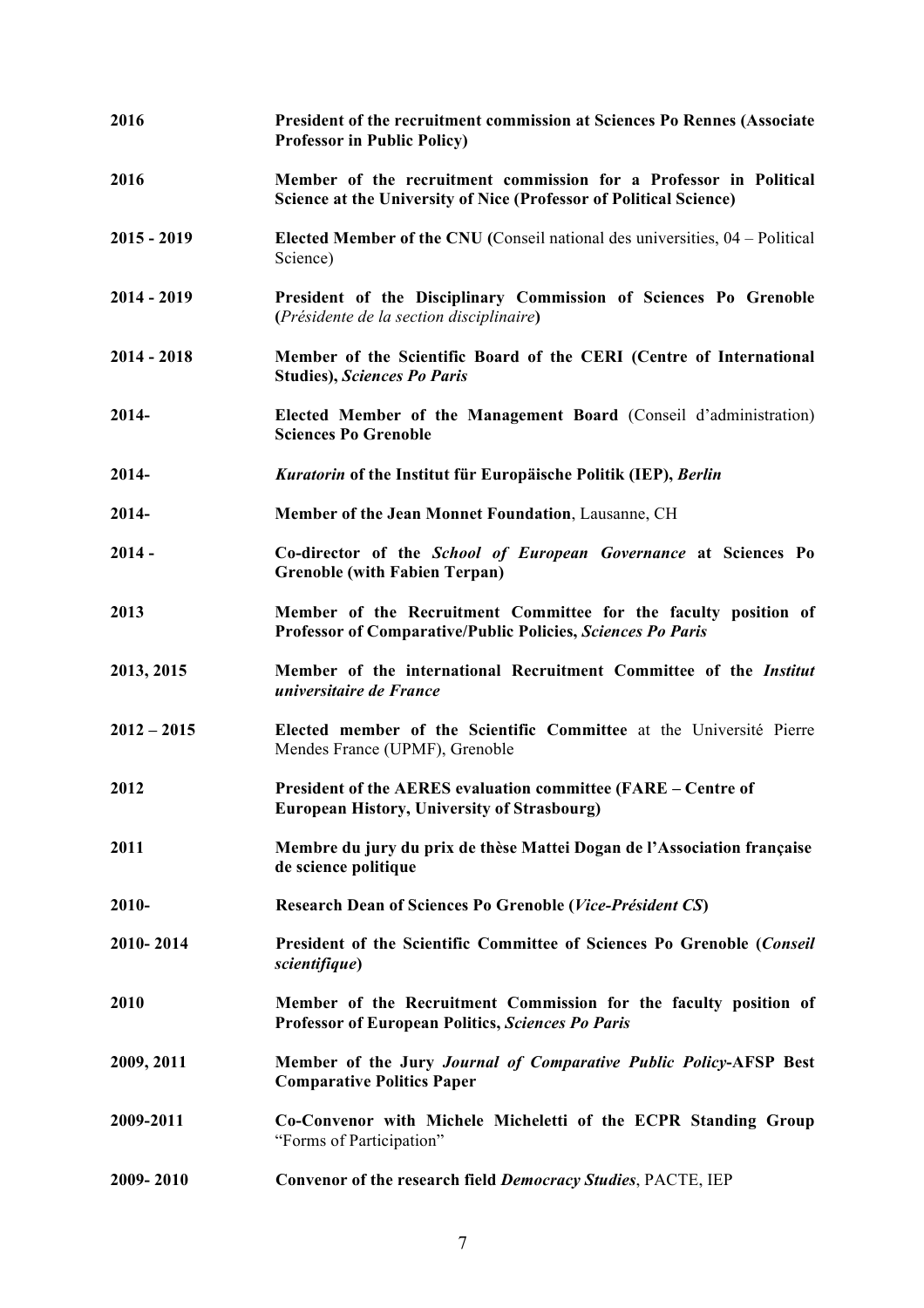Grenoble

| 2008-2014     | Academic Director, European Union Master's Programme « Etudes<br>internationales et européennes", IEP Grenoble and Université de Pierre<br>Mendès France (with Henri Oberdorff)                                        |
|---------------|------------------------------------------------------------------------------------------------------------------------------------------------------------------------------------------------------------------------|
| 2008-present  | <b>Steering Committee Member, ECPR (European Consortium for Political</b><br><b>Research) Standing Group on Interest Groups</b>                                                                                        |
| 2007-2012     | Co-chair of the European Union Politics Sections of the AFSP<br>(Association française de science politique/ French Political Science<br>Association)                                                                  |
| 2005-2013     | Elected member of the Management Board (Conseil d'administration)<br>(IEP Grenoble)                                                                                                                                    |
| 2005-2009     | Chair of the Research Framework "The Effects of Globalization.<br>The construction of politics, organisational innovation and social change."<br>PACTE, IEP Grenoble<br><b>Co-editor of the "PACTE Working Papers"</b> |
| 2005-2008     | Elected member of the Academic Recruitment Commission (IEP<br>Grenoble)                                                                                                                                                |
| $2003 - 2007$ | Co-Director, European Union Master's Research Programme « Etudes<br>européennes", IEP Grenoble and Université de Pierre Mendès France                                                                                  |
| 2003-2005     | <b>Member of the Conseil national des universités (CNU, Political Science)</b>                                                                                                                                         |

# **CONFERENCE & RESEARCH ORGANIZATION**

| 2019 | AFSP, Congress, Bordeaux, Panel "Actor-centred approaches to policy change in<br>times of crises" (with Patrick Hassenteufel) |
|------|-------------------------------------------------------------------------------------------------------------------------------|
| 2019 | EUSA, Denver, Panel "A critical approach to national preference formation".                                                   |
| 2018 | Convenor of the Section on "Law & Politics", SGEU Conference, ECPR, Paris,<br>13-15 June (with Dan Kelemen)                   |
| 2018 | Convenor of Panel on "Hard Law and Soft Law in the EU", SGEU Conference,<br>ECPR, Paris, 13-15 June                           |
| 2018 | Convenor of Panel on "Soft Law and Hard Law in the EU", CES, Chicago March<br>29-31 (with Fabien Terpan)                      |
| 2017 | Convenor of Bookroundtable "The CJEU in its context", EUSA Miami May 2017<br>(with Dan Kelemen and Lisa Conant, discussants)  |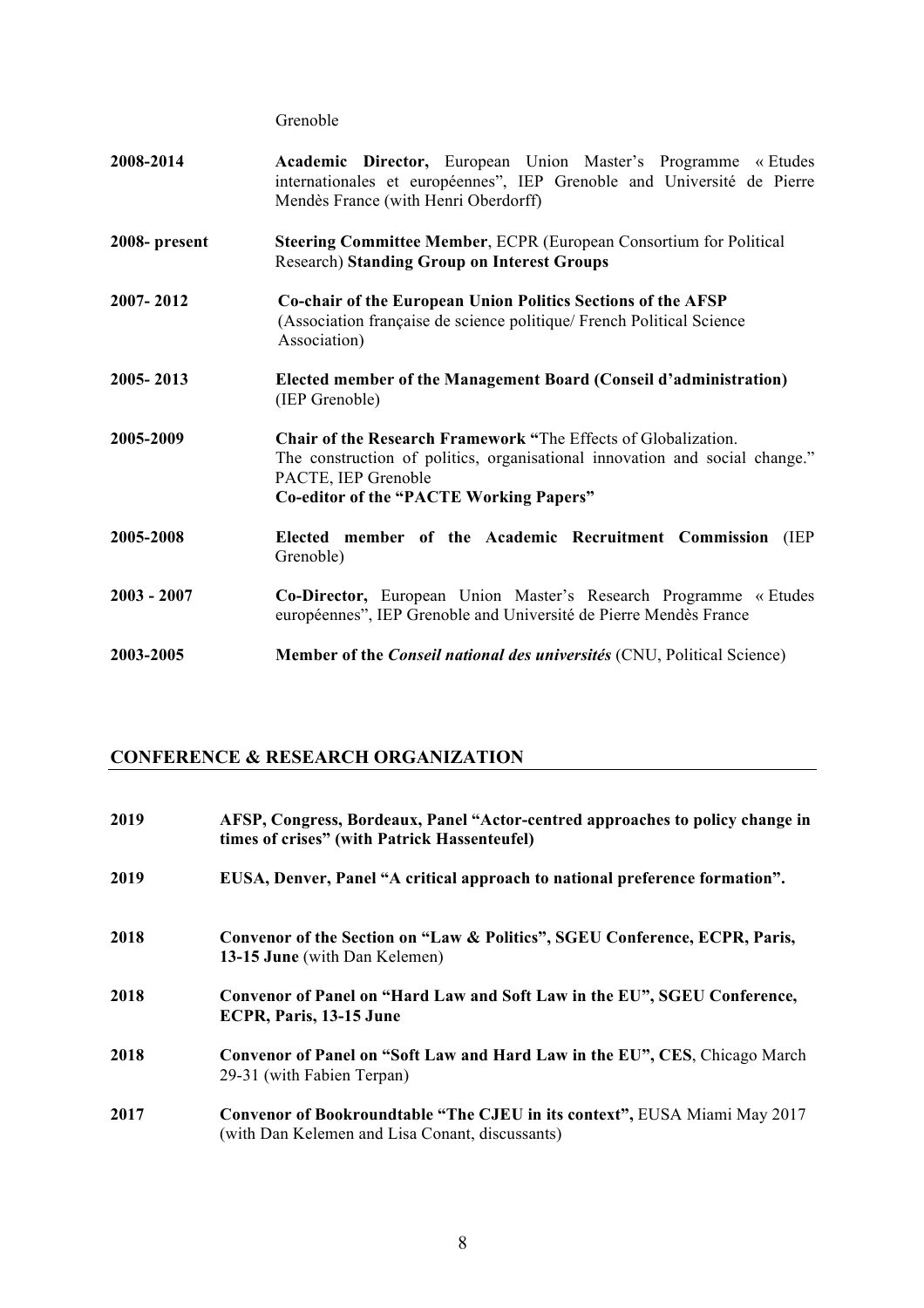| 2016      | Convenor of Workshop: "Institution building and stateness in the EU" (with<br>Mark Thatcher), Sciences Po Paris, Sciences Po Grenoble and PACTE, September<br>2016                                                                                                                                    |
|-----------|-------------------------------------------------------------------------------------------------------------------------------------------------------------------------------------------------------------------------------------------------------------------------------------------------------|
| 2016      | <b>Convenor of 2 panels: 1. "Multiple Streams Frameworks and Policy Analysis:</b><br>new research directions" (with Tom Birkland) and 2. "Public Policy in Economic<br>and Financial Crisis: Beyond Political Economy" (with Patrick Hassenteufel),<br>ECPR General Conference, Prague September 2016 |
| 2014      | Convenor of "Regional Integration in Times of Crisis", European Union Studies<br>Association- CA, Montreal, May 2014                                                                                                                                                                                  |
| 2012      | <b>Convenor of "Resisting Norms in International Relations"</b> , International Studies<br>Association, San Diego, USA, 1-4 April 2012                                                                                                                                                                |
| 2011      | Co-Convenor of the Panel 46 Beyond Europeanization. Mainstreaming European<br><b>Studies,</b> Congrès de l'Association française de science politique (AFSP), September 2-<br>4, Strasbourg                                                                                                           |
| 2009/2010 | Co-convenor of the Research Seminar Series "Europeanization and Institutional<br>Transfer. Methodological Puzzles", PACTE, IEP Grenoble (with Charlotte Halpern,<br>PACTE)                                                                                                                            |
| 2008      | <b>Convener of the SEE/AFSP Conference "New Theories' of European</b><br>Integration? Sociological and Critical Approaches", European Centre of Sciences<br>Po, Paris, 10.12. 2008                                                                                                                    |
| 2008      | Co-convener of the Panel 9 "Does European Integration Theory need Sociology?<br>Towards a New Research Agenda", ECPR Joint Sessions, 11-16 April 2008, Rennes<br>(with Frédéric Mérand, University of Montreal)                                                                                       |
| 2007      | Co-convener of the Round Table 'Resistance to European Integration" at the 9 <sup>th</sup><br>Congress of the French Association of Political Science (AFSP), Toulouse,<br>September (with O. Costa, P. Magnette, A. Roger)                                                                           |
| 2006      | Convener of the Journal of Comparative Policy Analysis (JCPA) Workshop:<br>« The Europeanisation of public policies. A comparative perspective », Grenoble, IEP                                                                                                                                       |
| 2005      | Convener of the 5 <sup>th</sup> Anniversary Conference of the Journal Politique européenne,<br>« Y a-t-il une spécificité française des études sur l'intégration européenne ? »,<br>Sciences Po Paris, Centre européen de Sciences Po                                                                 |
| 2005      | Chair et Discussant, ECPR General Conference, Budapest (Panel 8-4 : "The<br>impact of European institutions and policy-making on national interest<br>intermediation")                                                                                                                                |
| 2004      | Co-convener of the conference « Les groupes d'intérêt au XXIe siècle »,<br>CEVIPOF (Sciences Po Paris)-CIDSP (IEP Grenoble)-Université Marne-laVallée                                                                                                                                                 |
| 2003-2005 | Co-director of the Research programme « Action publique et normes<br>internationales », IEP Grenoble, PACTE-CIDSP                                                                                                                                                                                     |
| 2002      | Convener of the Panel « Les groupes d'intérêt français, Congrès de l'Association<br>française de science politique (AFSP)                                                                                                                                                                             |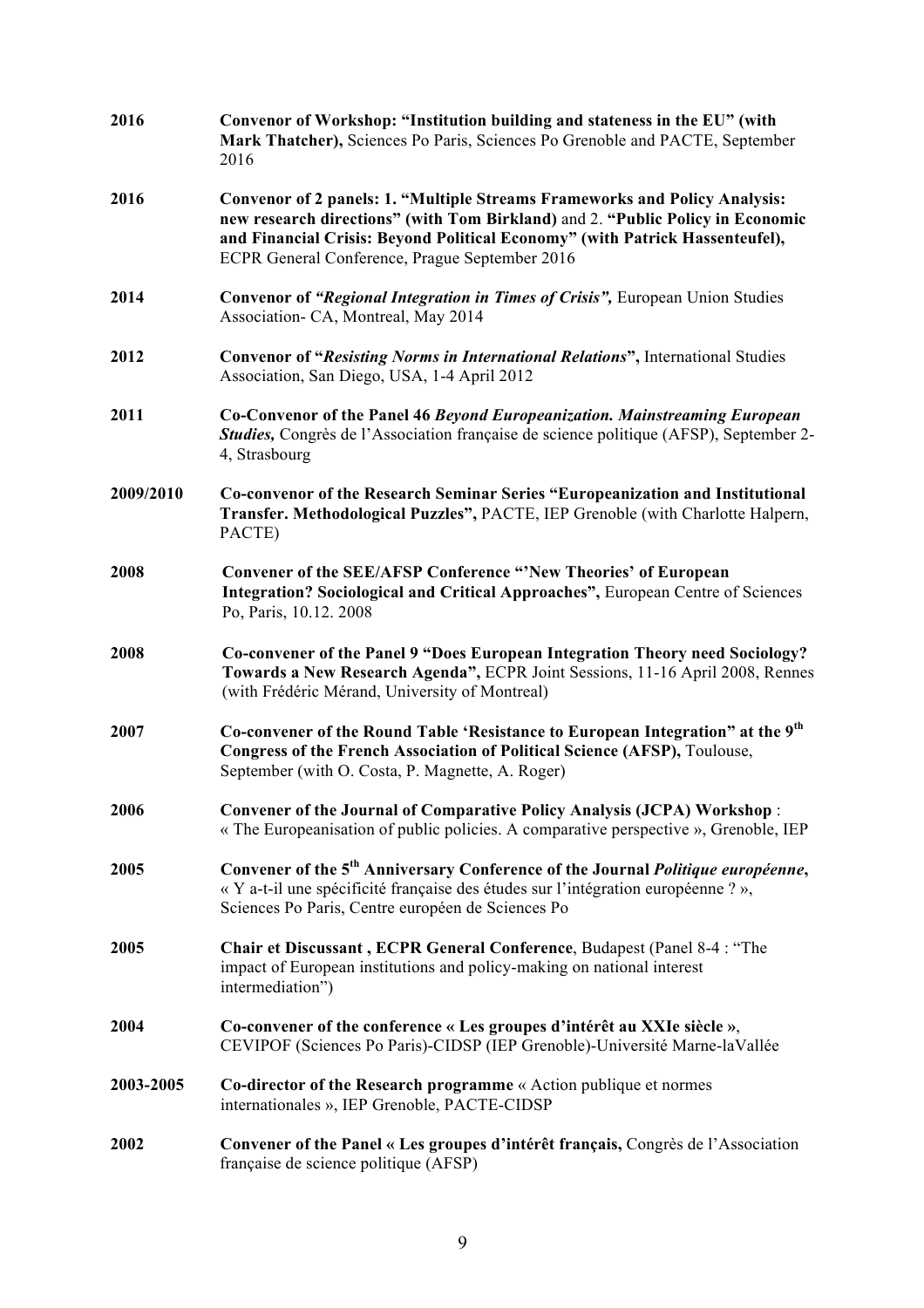- **2002 Co-convener of the Panel « Europeanising interest intermediation »**, University Association for Contemporary European Studies (UACES) Conference
- **1999-2001 Co-director of the working group « La représentation dans l'Union européenne », IEP Paris, CERI**

## **RESEARCH LANGUAGES**

- German, French, English

## **CITIZENSHIP**

**Austrian** 

### **FAMILY**

- Born 4 March 1972
- Married, two sons

# **PUBLICATIONS**

### **Monographs**

- *(7) Théories et concepts de l'intégration européenne, 2nd edition.* Paris, Presses de Sciences Po, 2020
- *(6) The Court of Justice of the European Union and the Politics of Law*, (with Fabien Terpan) (European Union Series, Palgrave Macmillan) 2017
- *(5) Theoretical Approaches to European Integration*, Basingstoke, European Union Series, Palgrave Macmillan 2013
- *(4) Théories et concepts de l'intégration européenne,* Paris, Presses de Sciences Po, 2010 Croatian version*: Teorije i Koncepti Europske Integracije,* Zagreb, FPZG, 2013
- *(3) Les groupes d'intérêt. Action collective et stratégies de représentation*, Paris, Armand Colin, Collection U, (with Emiliano Grossman)  $2006$ ,  $2<sup>nd</sup>$  ed. 2012
- *(2) Européaniser les intérêts ? Les groupes d'intérêt économiques et l'élargissement de l'Union européenne,* Paris, L'Harmattan, Collection Logiques politiques, 2004
- *(1) Les mots de l'Europe*, *Lexique de l'intégration européenne,* Paris, Presses de Sciences Po, 2001 (with Emiliano Grossman and Bastien Irondelle)

# **Edited Volumes**

- *(7) The Institutions of the European Union,* (ed with Dermot Hodson, Uwe Puetter and John Peterson (+), 5th edition, Oxford, Oxford University Press
- *(6) Politiques publiques 4: Les politiques publiques dans la crise*, (ed avec Patrick Hassenteufel), Paris, Presses de Sciences Po, 2021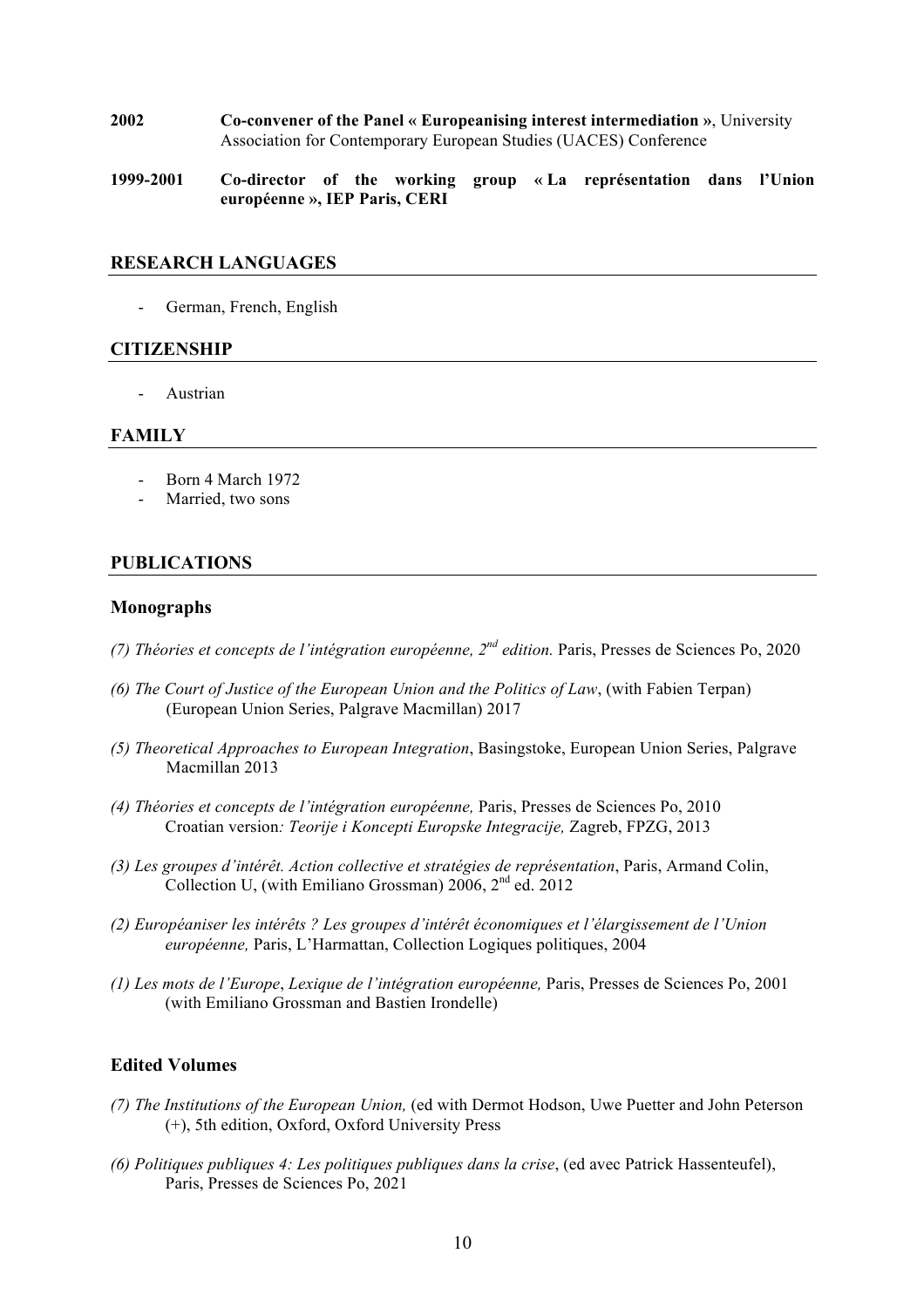- *(5) Sauver l'Europe? Citoyens, élections et gouvernance européenne par gros temps* (ed) (with Simon Persico), Paris, Dalloz, 2019
- *(4) Crisis and Institutional Change in Regional Integration* (ed) (with Fabien Terpan), London, Routledge, 2016
- *(3) Le choix rationnel en science politique. Débats critiques* (eds)(with Mathias Delori and Delphine Deschaux-Beaume), Rennes, Presses universitaires de Rennes, Collection Res Publica, 2009
- *(2) Science politique de l'intégration européenne,*(eds), Paris, Economica (with Céline Belot and Paul Magnette) 2008
- *(1) Les modes de représentation dans l'Union européenne*, (ed.)Paris, l'Harmattan, Collection Logiques politiques, 2003

### **Special Journal Issues**

- (14) 'Transforming European Norms', (avec Fabien Terpan), *West European Politics*, 2021
- (13) 'Constructing the EU's political identity', (with Mark Thatcher), *Comparative European Politics*, 17(4) 2019
- (12) 'The puzzle of national preference formation and the study of the euro crisis', *Political Studies Review* (with Hussein Kassim and Uwe Puetter), *forthcoming*
- (11) "Resisting Norms in EU Foreign and Security Policy" (with Fabien Terpan), *European Foreign Affairs Review*, 20(2), 2015
- (10) "La gouvernance européenne", *Pouvoirs*, n° 149 (with Yves Meny), 2014
- (9) "L'intégration européenne : instruments d'opposition, de contournement, d'adaptation.", special issue of *Quaderni*, n°80, 2013
- (8) « Mainstreaming Sociology in EU Studies », special issue of *Comparative European Politics*, 2010, 8(1) (with Frédéric Mérand)
- (7) "Les remises en cause de l'intégration européenne", *Revue internationale de politique comparée,* 2008 15(4) (with Olivier Costa and Antoine Roger)
- (6) « The Europeanisation of Public Policies in Comparative Perspective », *Journal of Comparative Policy Analysis,* 2008 10(3) (with Claudio Radaelli)
- (5) « Les approches sociologiques de l'intégration européenne, perspectives critiques », *Politique européenne,* 2008, n°25, 5-230
- (4) "Transfert institutionnel et élargissement de l'Union européenne", *Revue internationale de politique comparée,* 13(2) 2006 (with Yves Surel)
- (3) « Les groupes d'intérêt en France : transformation de rôles et enjeux politiques », *Revue française de science politique,* 56(2) 2006 (with Emiliano Grossman)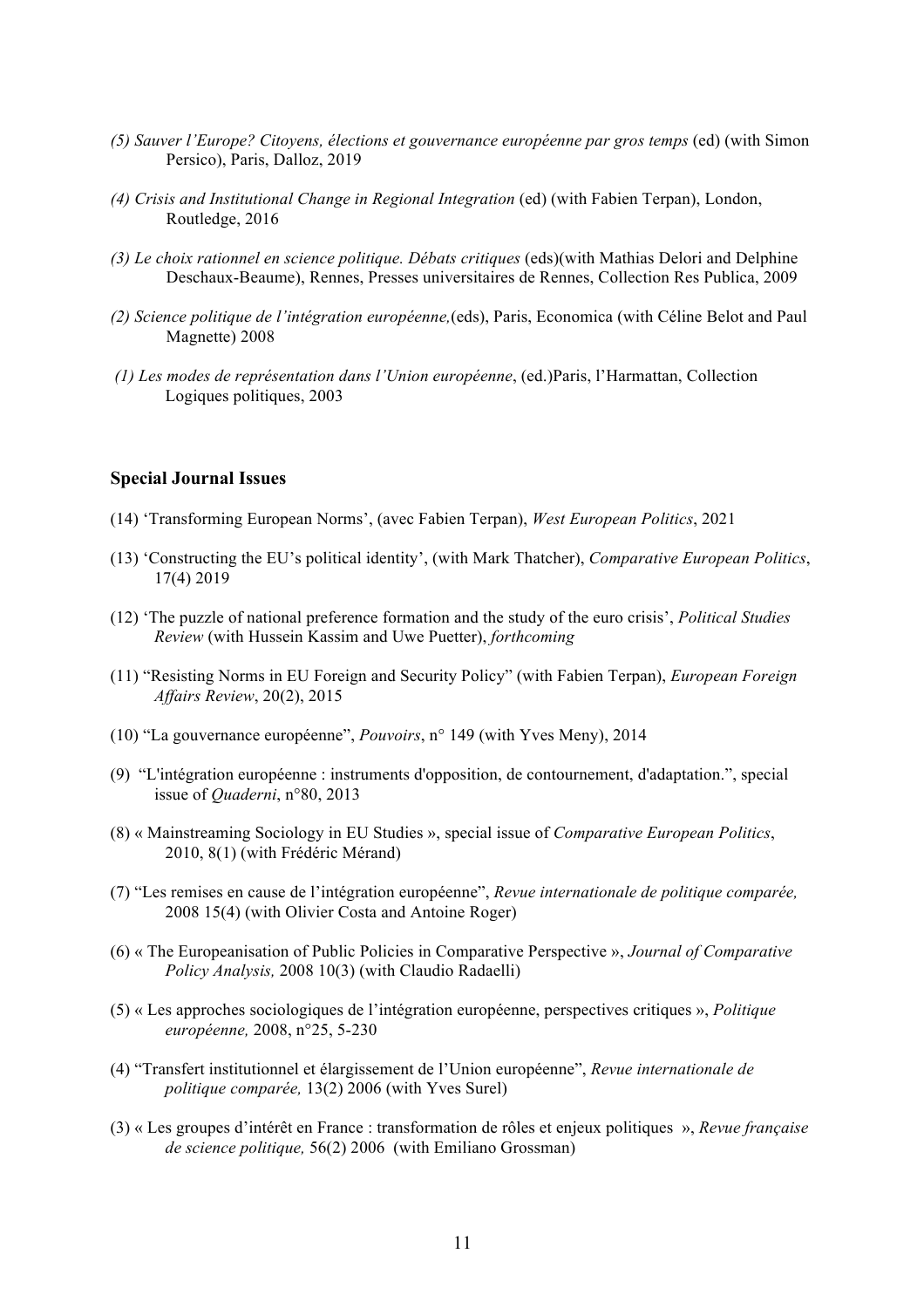- (2) « Les groupes d'intérêt et l'Union européenne », *Politique européenne*, n°7, printemps 2002 (with Emiliano Grossman)
- (1) « L'élargissement de l'Union européenne ou la construction d'un objet politique problématisé », *Politique européenne*, n°3, janvier 2001

# **Peer reviewed articles**

- (53) 'Introducing the party-interest group relationships in contemporary democracies datasets'. *Party Politics*, 13540688221075591. With Allern, E. H., Hansen, V. W., Rødland, L., Røed, M., Klüver, H., Le Gall, C., ... & Witko, C. (2022).
- (52) 'Normative Transformation in the European Union : On Hardening and Softening Law' (avec Fabien Terpan), *West European Politics,* 2021, 44(1), 1-20
- (51) 'Explaining the transformations of law: The cases of migration, cybersecurity and economic governance' (avec Fabien Terpan), *West European Politics*, 2021, 44(1), 21-40
- (50) 'Integration through (case) law in the context of EMU and Covid-19 crises: Courts and monetary answers to crises' (avec Fabien Terpan), *Journal of European Integration* , DOI 10.1080/07036337.2020.1852233 2020
- (49) 'The Court of Justice of the European Union, conflicts of sovereignty and the EMU crisis' (avec Fabien Terpan), *Journal of European Integration*, 2019, 41 (7), 903-920
- (48) 'The study of national preference formation in times of the euro crisis and beyond', (with Hussein Kassim and Uwe Puetter), *Political Studies Review*, Early view https://doi.org/10.1177/1478929919873262
- (47) 'Between a rock and a hard place: Preference formation in France during the Eurozone crisis' (with Clement Fontan), *Political Studies Review*, Early View DOI: 10.1177/1478929919868600
- (46) 'EU Political identity, integration and top-down analyses: a reply to Neil Fligstein' (with Mark Thatcher), *Comparative European Politics,* 2019, 17(4), 624-630 DOI 10.1057/s41295-019- 00177-2
- (45) 'The EU's legal identities and the Court of Justice of the EU' (with Fabien Terpan), *Comparative European Politics,* 2019, 17(4), 548–566 Early view. DOI: 10.1057/s41295-019-00178-1
- (44) 'Constructing the EU's political identity in policy making' (with Mark Thatcher), *Comparative European Politics,* 2019, 17(4), 461–476. DOI: 10.1057/s41295-019-00169-2
- (43) 'The process of transfer: The micro-influences of power, time and learning' (with David Dolowitz and Rodica Plugaru), *Public Policy and Administration*, Early view. DOI: 10.1177/0952076718822714
- (42) The judicialization of EMU politics: resistances to the EU's new economic governance mechanisms at the domestic level (with Clement Fontan), *European Journal of Political Research,* 2019, 58(4), 1066-1087. Early view DOI: 10.1111/1475-6765.12322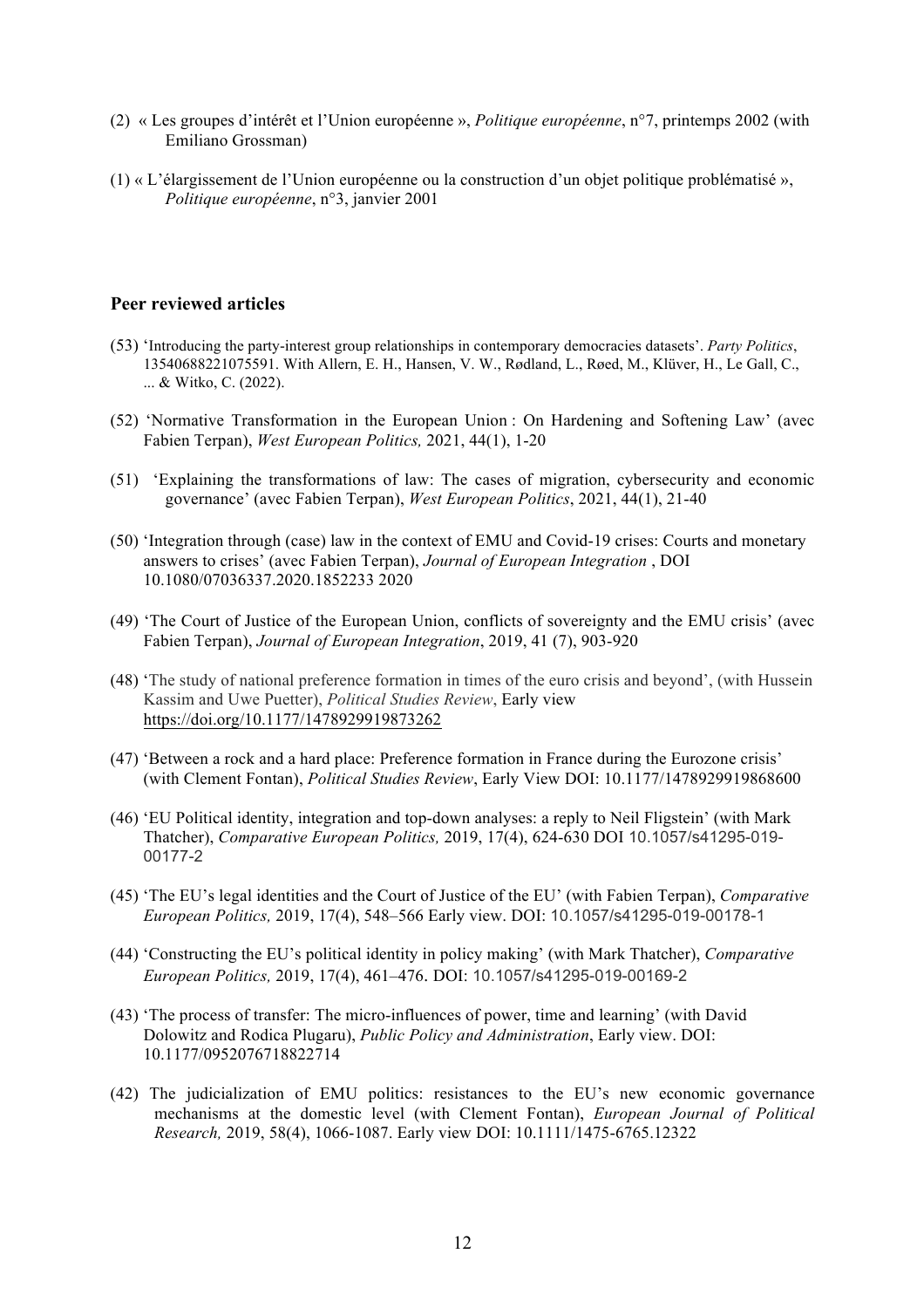- (41) 'Assessing judicial activism of the CJEU. The case of the court's defence procurement rulings', (with Fabien Terpan), *Journal of European Integration*, 2018, DOI: 10.1080/07036337.2018.1537268
- (40) La *soft law* européenne dans la mise sur agenda nationale : Usage des instruments européens dans la construction des politiques d'e-santé en France et au Royaume-Uni (avec Chloé Berut), *Gouvernement et action publique*, 2018, 7(3), 9-34
- (39) « Fédéraliser la zone euro », *Pouvoirs*, 2018, n° 166, 125-137
- (38) « Entrepreneurs politiques et engagement électoral. Combiner politics et policies pour comprendre la réalisation de la loi LRU», (with Isabelle Guinaudeau), *Revue française de science politique*, 2018, 68 (2), 319-342
- (37) "Politicization and Integration Through Law: Whither Integration Theory?", *West European Politics,* 2016, 39(5), 933-952
- (36) "Do crises lead to policy change? The Multiple Streams Framework and the European Union's economic governance instruments." (with Fabien Terpan), *Policy Sciences,* 2016, 49(1), 35-53 early view DOI 10.1007/s11077-015-9239-4
- (35) "Sociological Approaches to the European Union in times of turmoil", *Journal of Common Market Studies*, 2016, 54(1), 70-86
- (34) "Resisting 'new modes of governance' through policy instruments", (with Fabien Terpan) *Comparative European Politics*, 2016, 14(1), 53-70
- (33) "Studying resistance to EU norms in foreign and security policy", (with Fabien Terpan), *European Foreign Affairs Review*, 20(2), 2015, 1-20
- (32) « La Cour de Justice de l'Union européenne : toujours au cœur de la gouvernance européenne ? », (with Fabien Terpan) *Pouvoirs,* 2014, n°149, 59-75
- (31) 'Europeanisation in Times of Crisis', *Political Studies Review,* 2014, 49 (2), 81-92
- (30) "Opening the Black Box: The professionalization of Interest Groups in the EU", (with Heike Klüver), *Interest Groups & Advocacy*, 2013, 2(3), 185-205
- (29) "Constructivism and Public Policy Approaches in the EU. From Ideas to Power Games", *Journal of European Public Policy*, 2013, 20(6), 888-906
- (28) "Analyser les résistances à la mise en œuvre des normes européennes : une étude des instruments de politique publique », (with Fabien Terpan), *Quaderni* 2013, n°80, 5-24
- (27) "Apports et limites des approches de transfert des politiques publiques (*policy transfer studies*) », *Critique internationale,* n°48, 2010 (with Laurence Dumoulin)
- (26) "The social construction of the participatory turn: the emergence of a norm in the European Union", *European Journal of Political Research*, 2010, 49 (4), 471-495
- (25) « Does European integration theory need sociology? », *Comparative European Politics*, 2010, 8(1), 1-18 (with Frédéric Mérand)
- (24) "Sociology and European studies", *Journal of European Public Policy,* 2009, 16(6), 937-950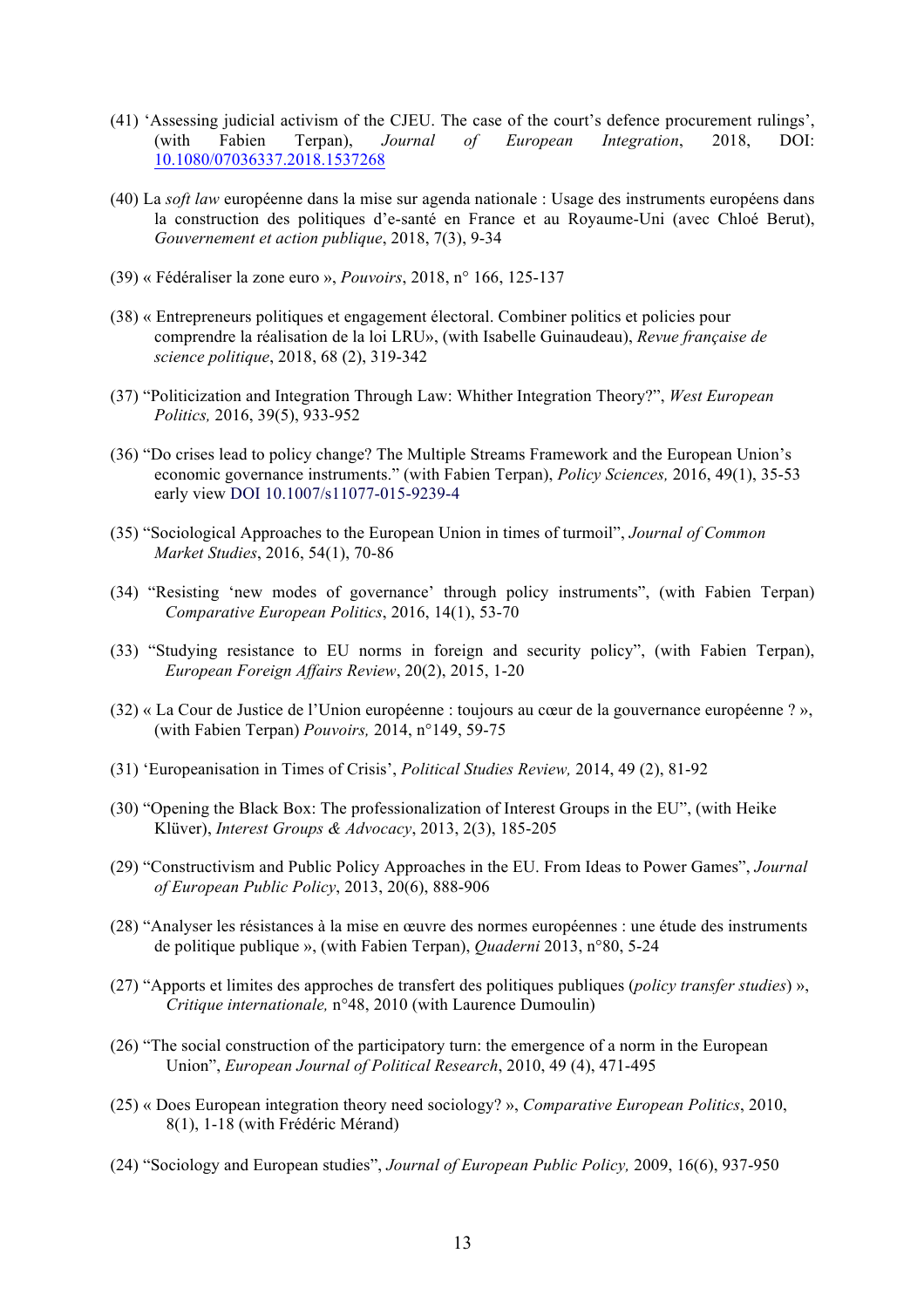- (23) « Les remises en cause de l'intégration européenne. Introduction », *Revue internationale de politique comparée,* 2008, 15(4), 533-539 (with Olivier Costa and Antoine Roger)
- (22) "Interest Groups and Democracy in the EU", *West European Politics*, 31(6), 2008, 1274-1291
- (21) "The Europeanization of Public Policies. An Introduction", *Journal of Comparative Policy Analysis,* 2008, 10(3), p. 213-219 (with Claudio Radaelli)
- (20) « Une sociologie de l'intégration européenne ? », *Politique européenne*, 2008, n°25, p. 5-22
- (19) « Avons-nous besoin d'une sociologie des Relations internationales pour analyser l'intégration européenne?», *Politique européenne*, 2008, n°25, p. 193-216
- (18) "Differential impact: Europeanising French non-state actors", *Journal of European Public Policy,* 2007, 14(7), p. 1079-1097
- (17) « Collective action in the European Union. From interest group influence to participation in democracy", *Comparative Politics,* 2007, 39(4), p. 481-500
- (16) « Democratic 'Misfit' ? Conceptions of Civil Society Participation in France and the EU », *Political Studies*, 2007, 55(2), p. 384-404
- (15) "Les groupes d'intérêt économiques face à un changement de paradigme : le cas de l'énergie nucléaire en Allemagne », *Swiss Political Science Review*, 2007, 13(1) (with Aurélien Evrard)
- (14) « L'européanisation comme transfert de politiques publiques », *Revue internationale de politique comparée,* 2006, 13(2), p. 179-211 (with Yves Surel)
- (13) " Les groupes d'intérêt en France : transformation de rôles et enjeux politiques », *Revue française de science politique*, 56 (2), 2006 (with Emiliano Grossman)
- (12) « Les groupes d'intérêt au secours de la démocratie ? », *Revue française de science politique*, 56(2), 2006 (with Emiliano Grossman)
- (11) « Europeanization as a methodological challenge: the case of interest groups *», Journal of Comparative Policy Analysis*, 2005, vol. 7 (4), 291-312
- (10) « Les groupes d'intérêt français : entre exception française, l'Europe et le monde », *Revue internationale de politique comparée*, n°4, Novembre 2004, p.507-529 (with Emiliano Grossman)
- (9) « La science politique et l'enseignement de l'intégration européenne : une normalisation par le 'haut' et par le 'bas' ? », *Politique européenne*, n°14, Fall 2004, p. 105-125
- (8) « Conceptualiser l'intégration européenne : l'état de l'art théorique », *La revue internationale et stratégique*, n°54, Summer 2004, p. 165-176
- (7) "Challenging French Interest Groups: The State, Europe and the International Political System", *French Politics*, 2004 2(2), p.203-229 (with Emiliano Grossman)
- (6) « Les groupes d'intérêt entre démocratie associative et mécanismes de contrôle », *Raisons Politiques*, 2003, n°10, p.151-169
- (5) « L'expertise : une forme de participation des groupes d'intérêt au processus décisionnel communautaire », *Revue française de science politique*, 2002, 52(4), p.375-401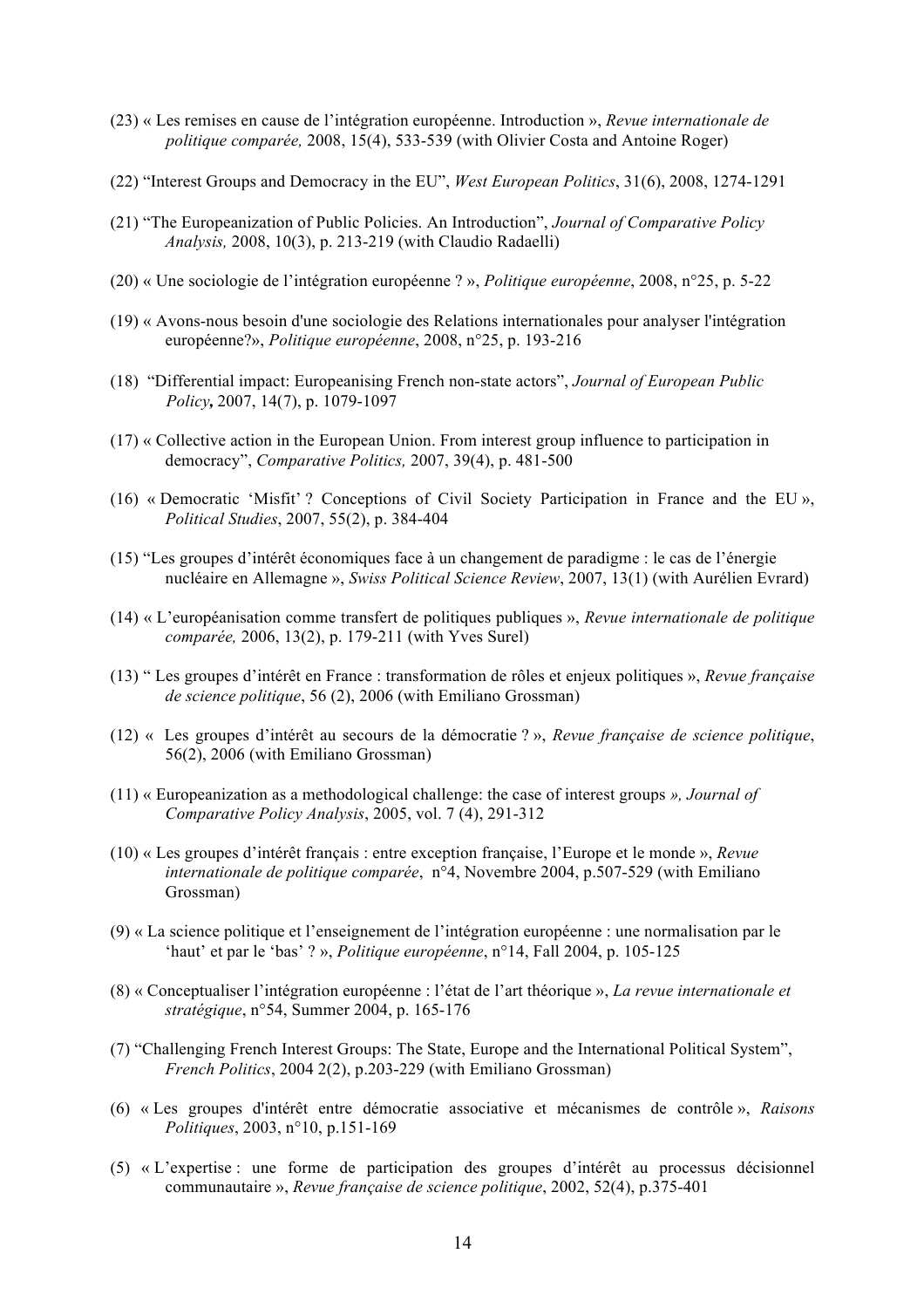- (4) « Etudier les groupes d'intérêt en Europe », *Politique européenne*, n°7, printemps 2002, p.5-18, (with Emiliano Grossman)
- (3) "Organisational Structuring: the case of the European Commission and its external policy responsibilities", *Journal of European Public Policy,* 9(3) 2002, p. 345-364, (with Neill Nugent)
- (2) "A Fragmented Environment? Interest Groups and the European Commission's Sectorisation", *Politique européenne*, n°5 automne 2001, p. 43-68
- (1) « Introduction. L'élargissement de l'Union européenne ou la construction d'un objet politique problématisé ». *Politique européenne*, n°3, janvier 2001, p. 5-12

## **Working Papers**

- (3) 'Courts as political actors: resistance to the EU's new economic governance mechanisms at the domestic level (with Clement Fontan) financed by H2020 project ID 649532 EMU-Choices, EMU Choices working paper http://EMU-CHOICES
- (2) "Resistance to Policy Change in the European Union. An actor-centered perspective" *CEVIPOL/Brussels Working Paper*, (with Amandine Crespy), 2014, 4(1), http://dev.ulb.ac.be/cevipol/dossiers\_fichiers/crespy---saurrugger--2014-1.pdf
- (1) « Analyser les modes de représentation des intérêts dans l'Union européenne. La construction d'une problématique », *Questions de recherche/Research in question, CERI*, n°6, juin 2002 ; http://www.ceri-sciences-po.org/cerifr/publica/question/menu.htm

# **Other articles**

- (7) « Crises de l'Union européenne ou crises de la démocratie ? », *Politique étrangère*, 1, 2017, p. 23- 33
- (6) « Théoriser l'Etat dans l'Union européenne ou la souveraineté au concret », *Jus Politicum*, 8, 2012
- (5) "The social construction of the participatory turn. The European Union and 'organized civil society'", in Renaud Dehousse and Laurie Boussaguet (eds), *The Transformation of EU policies. Governance at work,* CONNEX Report Series, June 2008, p. 149-184
- (4) « Union européenne : Vers une politique étrangère autonome? », dans « Les politiques étrangères. « Cheval de Troie ou élément démocratique ? Le rôle des groupes d'intérêt dans la gouvernance européenne », *Après-demain*, n° 460-461, janvier-février 2004, p. 40-45
- (3) "Eine reformierte neue Weltordnung oder im Westen nichts Neues?", *WeltTrends,* n°41, 2003, p.54-58
- (2) « Report on Governance, Globalisation and the EU : Which Europe for Tomorrow?", in : Henry Cavanna (ed), *Governance, Globalisation and the European Union*, Dublin, Four Courts Press, 2002, p.13-30
- (1) « La politique étrangère et de sécurité de l'Union européenne. Ruptures et continuités », *Notes et études documentaires,* n°5128-5129, La Documentation française, 2001, p. 285-311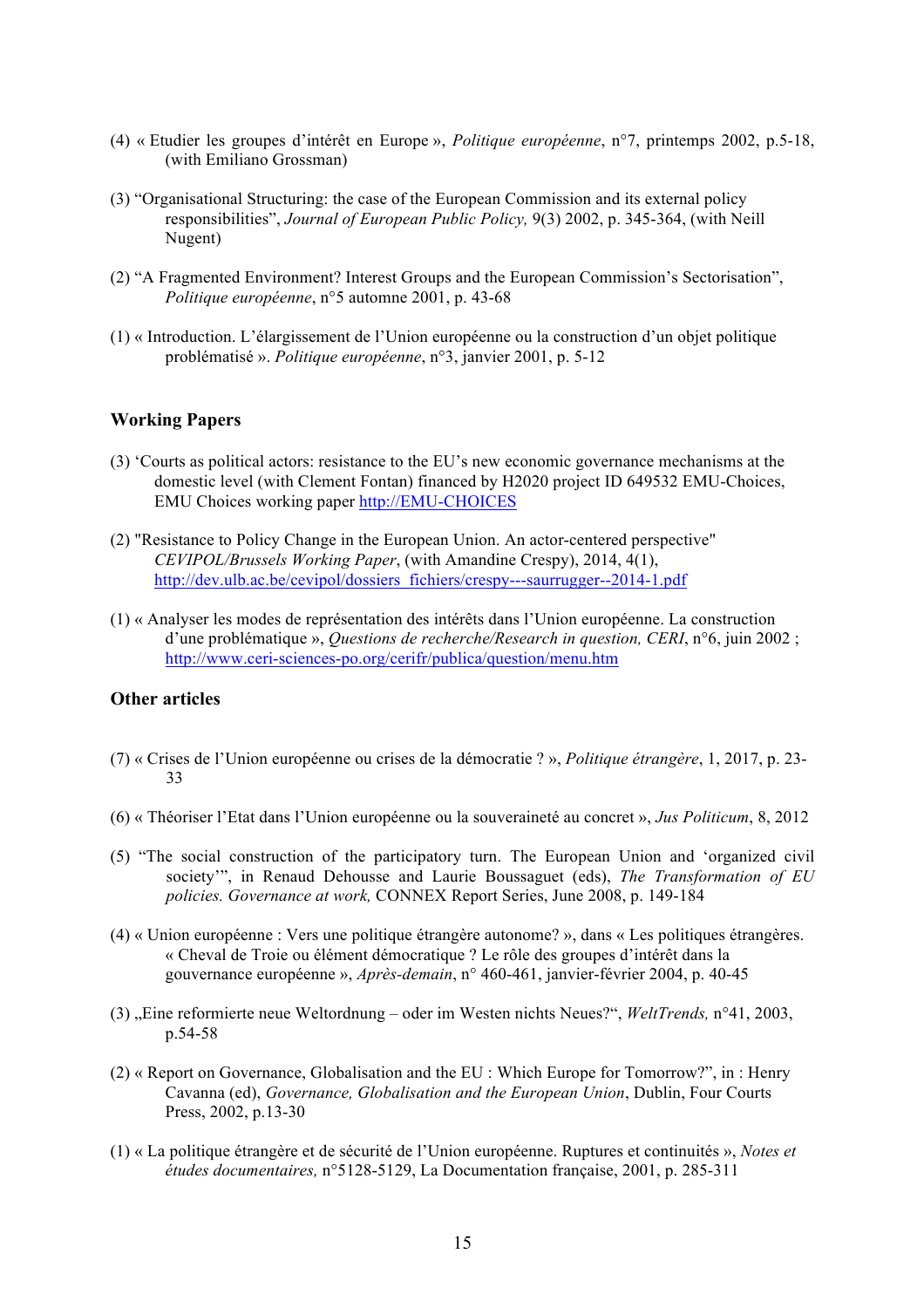## **Book Chapters**

- (45) 'Crises économiques et changement politique: une approche centrée sur les acteurs' (with Patrick Hassenteufel) in *Politiques publiques 4: Les politiques publiques dans la crise*, (ed avec Patrick Hassenteufel), Paris, Presses de Sciences Po, 2021
- (44) « La gouvernance économique de l'Union européenne face à la crise : contraintes juridiques et rapports de force», (avec Fabien Terpan), in *Politiques publiques 4: Les politiques publiques dans la crise*, (ed avec Patrick Hassenteufel), Paris, Presses de Sciences Po, 2021
- (43) 'Preference formation during the Europzone Crisis: A cross-national comparison' (avec Thomas Warren, Scott James, Hussein Kassim, et Shaun Hargreaves Heap), in Fabio Wasserfallen and Sonja Puntscher-Riekmann (eds), *The Politics of Eurozone Reform*, ECPR Press, 2021
- (42) 'Sociological Approaches to the crisis', in Nathalie Brack et Seda Gurkan (eds), *Theoretical approaches to the EU in crisis*, London, Routledge 2020,
- (41) 'The Practice Approach in European Studies', in Thomas Diez et al (eds), *Routledge Handbook of Critical European studies*, London, Routledge 2020
- (40) 'European Court of Justice (ECJ)' (with Fabien Terpan), in O*xford Encyclopaedia of European Union Politics*, Oxford University Press, doi:10.1093/acrefore/9780190228637.013.01143.
- (39) 'Qui gouverne l'Union européenne' (with Fabien Terpan) in *Sauver l'Europe? Citoyens, élections et gouvernance européenne par gros temps* (ed) (with Simon Persico), Paris, Dalloz, 2019
- (38) 'Introduction' (with Simon Persico) in *Sauver l'Europe? Citoyens, élections et gouvernance européenne par gros temps* (ed) (with Simon Persico), Paris, Dalloz, 2019
- (37) 'The CJEU and the Parliament's external powers since Lisbon. Judicial support for representative democracy? ' (with Fabien Terpan) in O. Costa (ed), *The European Parliament at Forty*, Basingstoke, Springer Palgrave, 2019, 77-89,
- (36) " The Values of the Court of Justice of the European Union" (with Fabien Terpan), in Oriane Calligaro and François Foret (eds), *'European values'. Challenges and opportunities for EU governance*, London, Routledge, 2018, 109-126
- (35) " The European Union and Federalism: possibilities and limits", in Gilles Grin et al. (eds) (2018), *Formes d'Europe. Forms of Europe*, Paris, Economica
- (34) 'Resisting in times of crisis: the implementation of European rigor plans in the Irish and Greek cases' (with Clement Fontan and Nikos Zahariadis), in Nikolaos Zahariadis & Laurie Buonanno (eds), *The Routledge Handbook of European Public Policy*, Routledge, 2018 ISBN 978-1138927339, p. 349-356
- (33) "The constructivist turn in EU public policy approaches", in Hubert Heinelt & Sybille Münch (eds), *Handbook of European Policies: Interpretive Approaches to the EU*, Edward Elgar, ISBN 978 1 78471 935 7, 2018, p. 19-34
- (32) "Les groupes d'intérêt et l'Union européenne", in Olivier Costa & Frédéric Mérand (eds), *Traité d'études européennes,* Bruxelles, Larcier, 2018, p.173-204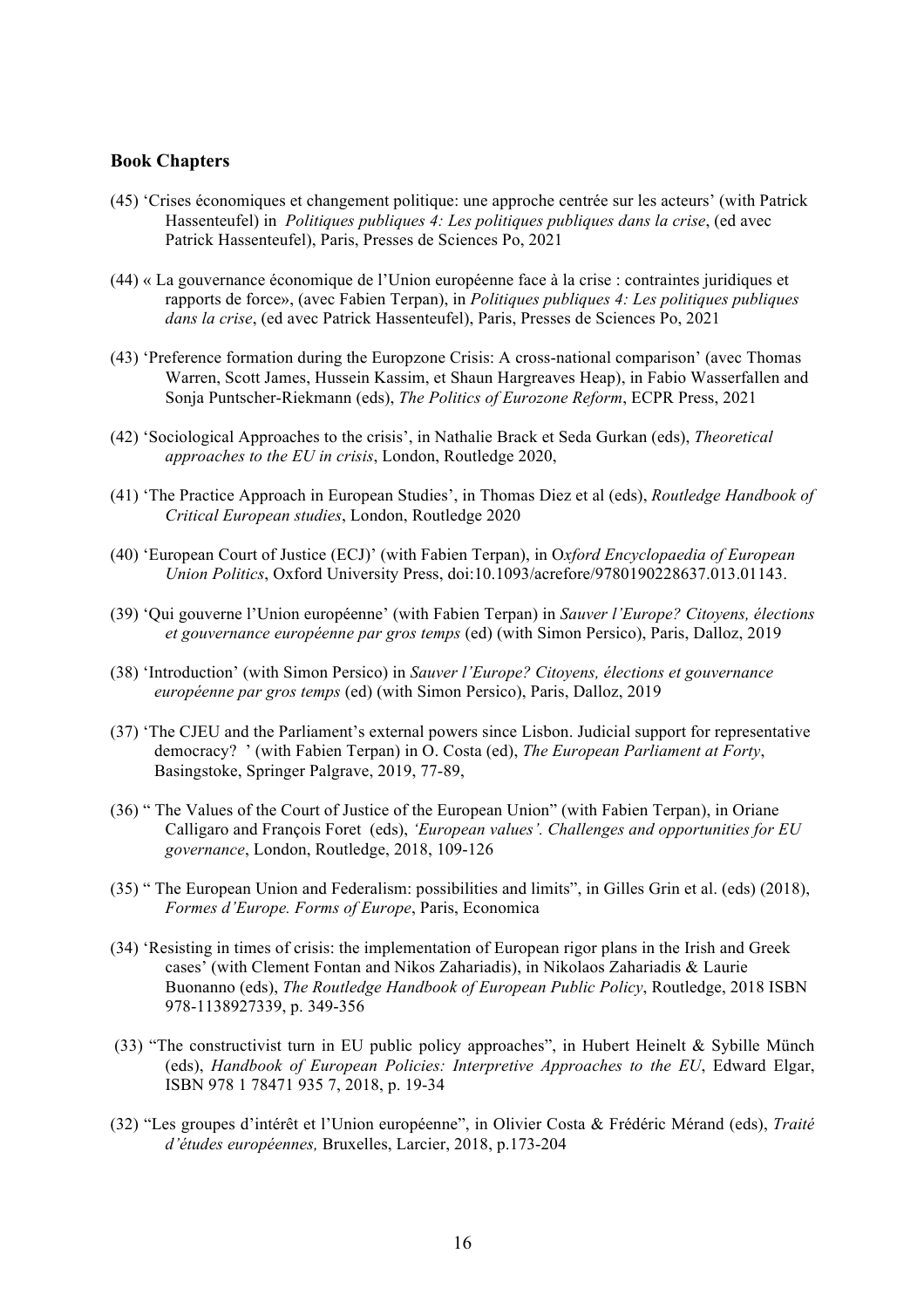- (31) "Sociological Institutionalism and European Integration", in *Oxford Research Encyclopedia of Politics,* 2017, http://politics.oxfordre.com/
- (30) "Constructivsm and Agenda Setting", Nikolaos Zahariadis (ed) *Handbook of Public Policy Agenda Setting*, Edward Elgar, 2016, 132-156
- (29) "Peut-on expliquer la Cour de justice de l'Union européenne par ses juges?" (with Fabien Terpan), in *Les fonctions politiques des juges,* (ed. Geoffrey Grandjean & Jonathan Wildemeersch), Bruxelles, Bruylant, 2016, 199-218
- (28) "Regional integration in times of crises. Comparative regional integration approaches and institutional change" (with Fabien Terpan), in *Crisis and Institutional Change in Regional Integration*, eds S. Saurugger and F. Terpan, London, Routledge, 2016, 1-20
- (27) "Regional integration in times of crisis: power, institutional density and the people. A Conclusion" (with Fabien Terpan), in *Crisis and Institutional Change in Regional Integration*, eds S. Saurugger and F. Terpan, London, Routledge, 2016, 199-218
- (26) 'The Europeanization of Public Policies', in Robert Elgie et al (eds), *The Oxford Handbook of French Politics*, Oxford, Oxford University Press, 2016, 128-150
- (25) 'The Changing Nature of Instruments. Why and How Instruments of Participation Change in the European Union?'**,** in: Charlotte Halpern et al (eds), *L'instrumentation de l'action publique*, Paris, Presses de Sciences Po, 2014, 317-340
- (24) "Etudes européennes" in Dario Battistella (ed), *Approches en relations internationales*, Paris, Ellipses, 2013, 319-338
- (23) "The Professionalization of International Non-Governmental Organizations" in Bob Reinalda (ed), *Routledge Handbook of International Organization*, London, Routledge, 2013 (with Wolf-Dieter Eberwein)
- (22) "Europeanizing Interest Groups and Social Movements", in Simon Bulmer and Christian Lequesne (ed), *The Member States of the European Union*, Oxford, Oxford University Press, 2nd ed. 2012, 333-356
- (21) "Beyond non-compliance with legal norms" in Theofanis Exadaktylos and Claudio Radaelli (eds), *Research design in European Studies: Establishing Causality in Europeanization,*  Basingstoke, Palgrave, 2012, 105-124
- (20) "The Professionalization of EU's Civil Society. A conceptual framework", in Jan van Deth & William Maloney (eds), *New Participatory Dimensions in Civil Society: Professionalization and Individualized Collective Action*, London, Routledge, 2012, 69-83
- (19) "Interest representation and advocacy within the European Union: the Making of Democracy?", in Bob Reinalda (ed), *Ashgate Research Companion to Non-State Actors*, Ashgate, 2010, 263- 276
- (18) "COREPER and National Governments", in David Coen and Jeremy Richardson (eds), *Lobbying in the European Union*, Oxford, Oxford University Press, 2009, p. 105-125
- (17) « Penser la participation des intérêts sociaux à la régulation politique. Apports et limites de la démocratie associative », dans Laurent Duclos, Guy Groux, Olivier Mériaux (dirs), *Le politique et la dynamique des relations professionnelles,* Paris, LGDJ, 2009, 111-124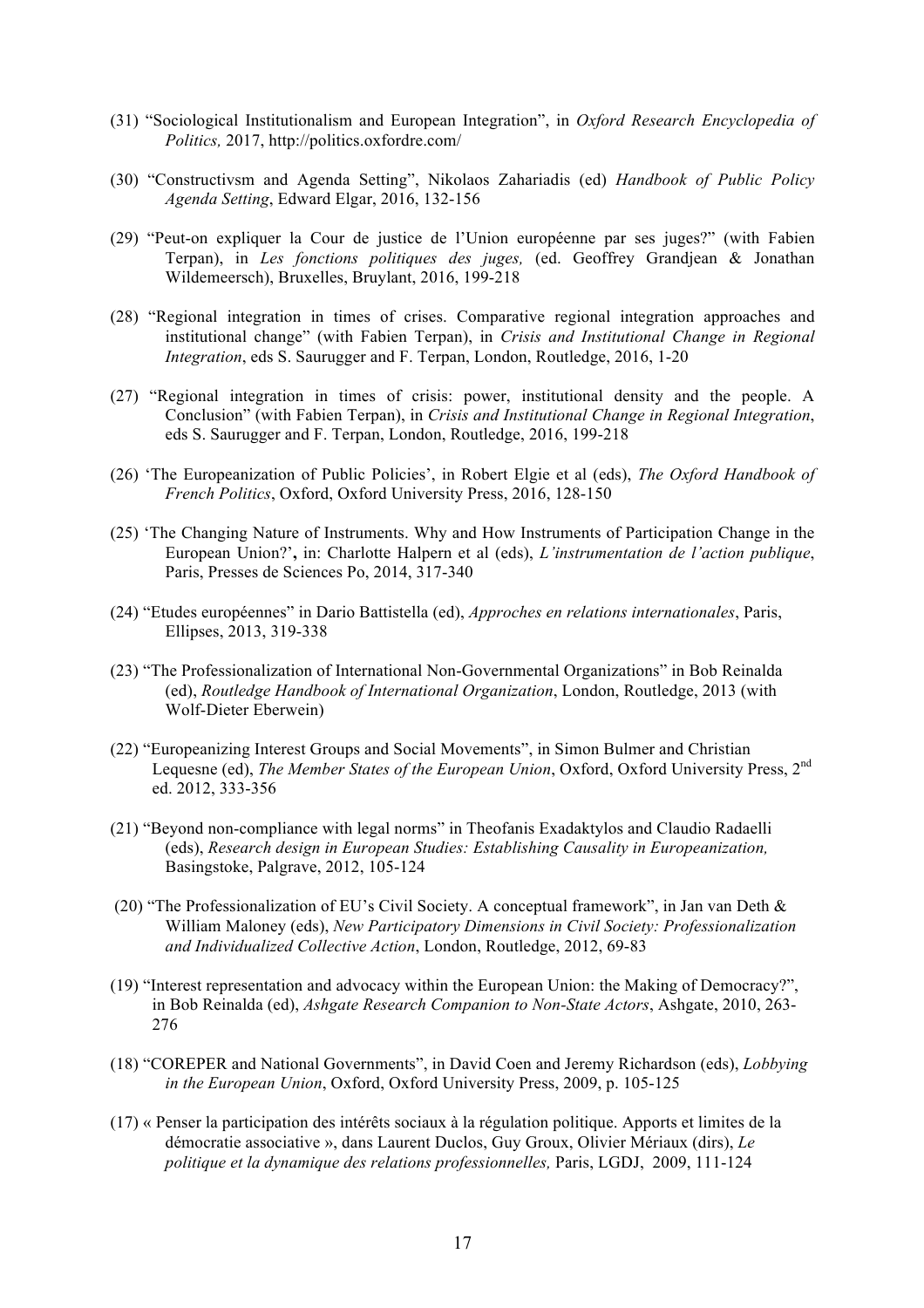- (16) "La place des parties politiques dans les procédures délibératives promues par l'Union européenne", dans Rémi Lefebvre et Antoine Roger (dirs), *Les partis politiques à l'épreuve des procédures délibératives*, Rennes, PUR, Res Publica, 2009, p. 37-50
- (15) "Pour un pluralisme théorique et méthodologique en science politique », (avec Mathias Delori) in Delphine Deschaux-Beaume, Mathias Delori, Sabine Saurugger (dirs), *Le choix rationnel en science politique. Débats critiques*, Rennes, Presses universitaires de Rennes, Collection Res Publica, 2009, p. 9-33
- (14) « Les groupes d'intérêt et l'action collective », in Céline Belot, Paul Magnette and Sabine Saurugger (eds.), *Science politique de l'intégration européenne,* Paris, Economica, 2008, 223- 247 (with Cornelia Woll)
- (13) « La constitution d'un « vrai champ de recherche » ? Une conclusion », dans Céline Belot, Paul Magnette et Sabine Saurugger (eds.), *Science politique de l'intégration européenne,* Paris, Economica, 2008, 375-382
- (12) "Démocratiser l'expertise? Acteurs non-étatiques et fabrication d'un savoir légitime", in Olivier Costa and Paul Magnette (dirs), *Une Europe des élites ?,* Bruxelles, Presses de l'Université de Bruxelles, 2007, p. 225-239
- (11) "SME Organisations in France", in Franz Traxler and Gerhard Huemer (eds.) *Handbook of Business Interest Associations, Firm Size and Governance. A Comparative Analytical Approach*, London, Routledge, 2007, p. 122-140
- (10) « Démocratiser l'Union européenne par le bas ? Des 'groupes d'intérêt' à la 'société civile organisée' *»,* dans Antonin Cohen et Antoine Vauchez (dirs), *La constitution européenne. Elites, mobilisations, votes*, Bruxelles, Presses de l'Université de Bruxelles, 2007, p.131-149
- (9) "German Nuclear Industry and Eastern Europe : The Consequences of a Paradigm Change", in : Anne-Marie Le Gloannec (ed), *Non-state Actors in International Relations*, Manchester, Manchester University Press, 2006, 145-161
- (8) "Les groupes d'experts : une porte d'entrée de la société civile dans l'UE ?", dans Céline Belot et Bruno Cautrès (dirs), *La vie démocratique en Europe,* Paris, La Documentation française, 2006, p. 47-64
- (7) "The professionalisation of interest representation: a problem for the participation of civil society in EU governance?", in Stijn Smismans (dir), *European Governance and Civil Society*, Cheltenham, Edward Elgar 2006, p. 260-276
- (6) "Les activités internationales des groupes d'intérêts européens : programmes communautaires, légitimation et structures nationales », in Céline Thiriot et al (eds), *Faire de la politique comparée,* Paris, Karthala, 2005
- (5) « L'expertise comme répertoire d'action. Accès et contrôle de l'industrie nucléaire dans le système institutionnel de l'Union européenne », in Laurence Dumoulin et al. (eds.), *Le recours aux experts. Raisons et usages politiques*, Grenoble, Presses universitaires de Grenoble, 2005, p. 319-339
- (4) « Co-operation or Competition? Nuclear Energy and the *Ostpolitik* of the European Union », in : Vassiliki Koutrakou (dir) *Contemporary Issues and Debates in EU Policy: The EU and International Relations,* Manchester, Manchester University Press, 2004, p. 162-175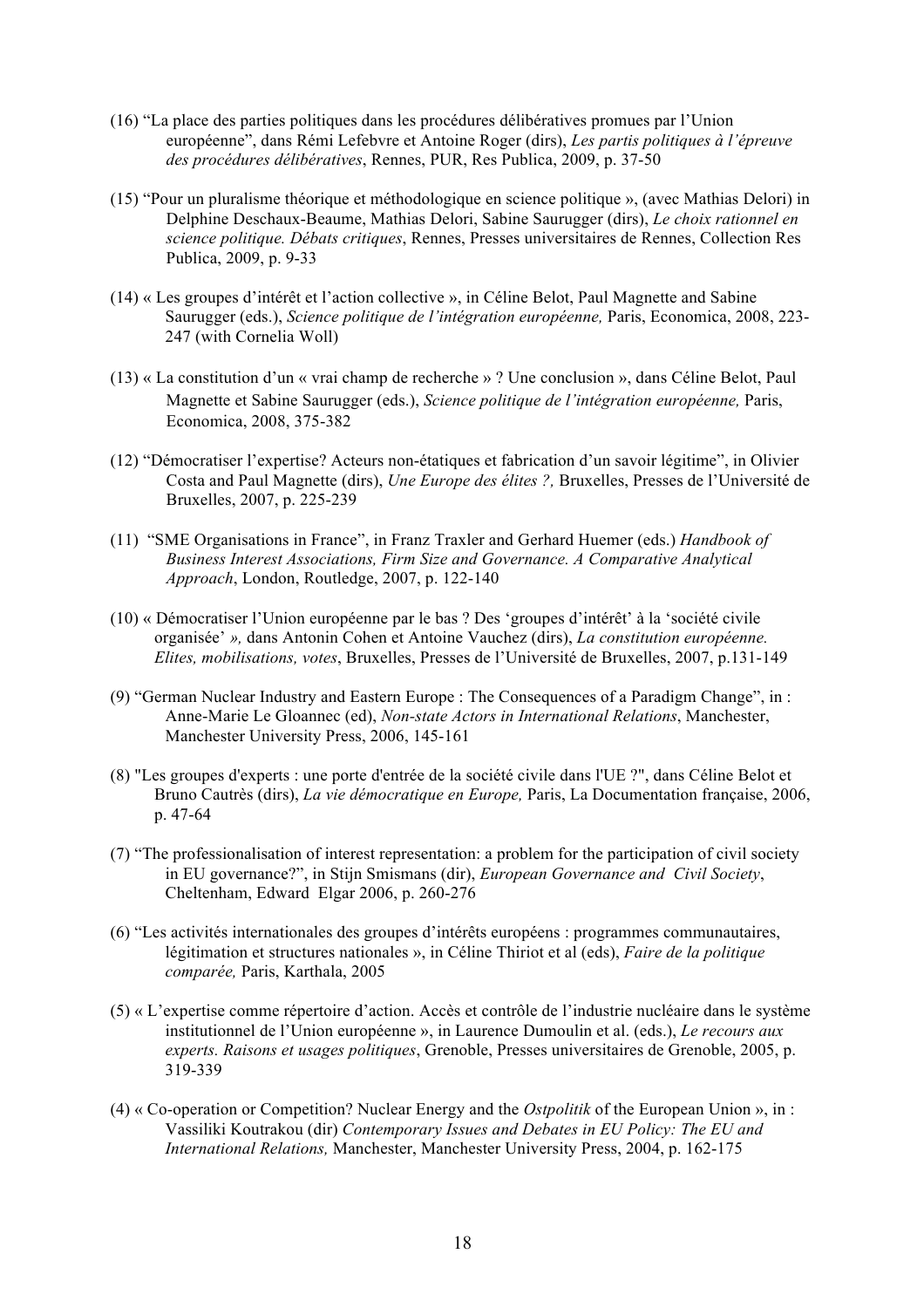- (3) "Governing through Networks. Nuclear Interest Groups and the Eastern Enlargement of the European Union", in Thomas Christiansen, Simona Piattoni (eds), *Informal Networks in the European Union*, Edward Elgar 2004, p.207-225
- (2) « Continuités et transformations des modes de représentation dans l'Union européenne », dans Sabine Saurugger (ed), *Les modes de représentation dans l'Union européenne*, Paris, l'Harmattan, 2003, 13-36
- (1) « Welche Stellung präventive Diplomatie einnimmt », in Dieter S. Lutz/Kurt P. Tudyka (eds). *Perspektiven und Defizite der OSZE*, Baden-Baden, Nomos 1999/2000, p. 229-239

### **Dictionaries and Encyclopaedias**

- (5) Konzepte der Integrationsforschung. In: Weidenfeld W., Wessels W., Tekin F. (eds) Europa von A bis Z. Springer VS, Wiesbaden, 2019 https://doi.org/10.1007/978-3-658-24456-9\_84-1
- (4) "Intégration", "Lobbying", in M. Mangenot et al, *Encyclopédie de l'intégration européenne*, Bruylant, 2017
- (3) "Interest group", "Corporatism", Consociationalism" in Marc Bevir et al. (eds), *Encyclopaedia of Governance,* Sage, 2007
- (2) « Groupe d'intérêt », dans Laurie Boussaguet, Sophie Jacquot et Pauline Ravinet (eds), *Dictionnaire des politiques publiques,* Paris, Presses de Sciences Po, 2004 (2014, 2019), p. 250-258
- (1) « Europe », *Notionnaire* de l'Encyclopaedia universalis, Paris, 2004

## **Academic Reviews**

- « Influence et démocratie : nouvelles études sur les groupes d'intérêt », *Revue française de science politique*, 2010 60(6), 1182-1185
- « Sophie Meunier, *L'Union fait la force. L'Europe dans les négociations commerciales internationales,* Paris, Les Presses de Sciences Po, 2005 », *Sociologie du Travail,* 2008, 50(1), 112-114
- « Olivier Costa, Eric Kerrouche et Paul Magnette (dirs), *Vers un renouveau du parlementarisme en Europe ? »,* Bruxelles, Editions de l'Université libre de Bruxelles », *Droit et société*, 2005, n°60, 559-561
- « Jean Philippe Viriot Durandal, *Le pouvoir gris. Sociologie des groupes de pression des retraités,*  Paris, PUF, 2003 », *Revue française de science politique,* 55(1), 2005, p. 195-197
- « Governance in Europe: The Role of Interest Groups, edited by A. Warntjen and A. Wonka, Baden Baden: Nomos 2004", *Journal of Common Market Studies*, 42(5), 2004, p. 1090-1091
- « Paul Magnette, *Contrôler l'Europe. Pouvoirs et responsabilité dans l'Union européenne*, Bruxelles, Presses de l'ULB, 2003 », *Politique européenne*, n°11 automne 2003, p.171-174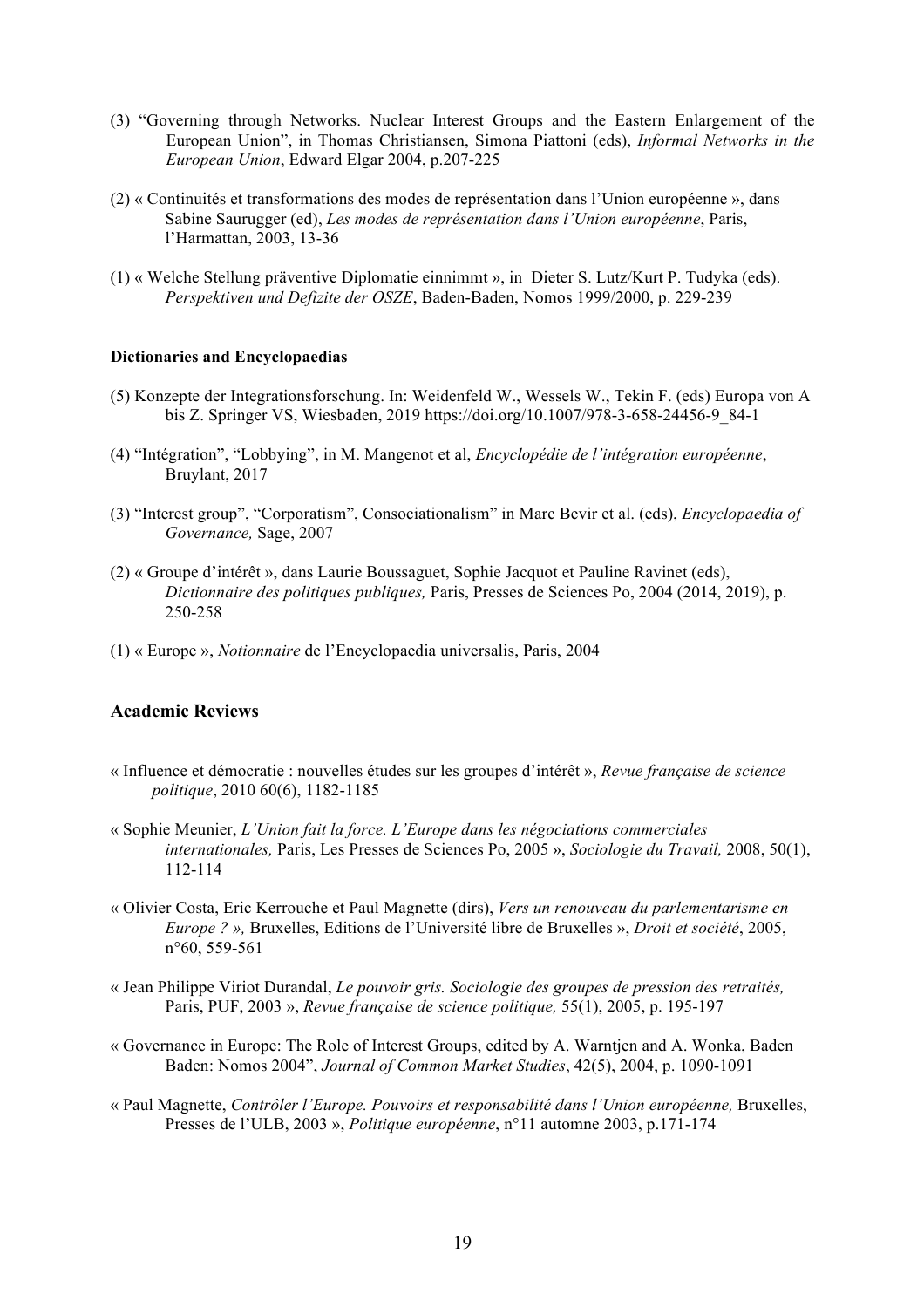- « Didier Georgakakis (dir), *Les métiers de l'Europe politique. Acteurs et professionnalisations de l'Union européenne,* Strasbourg, PUS 2002 », *Revue française de science politique,* 2003, 53(2), p.314-315
- « Lecture critique : Olivier Costa, Nicolas Jabko, Christian Lequesne et Paul Magnette, « L'Union européenne : une démocratie diffuse », numéro spécial de la *Revue française de science politique*, 51(6), p. 859-948 », *Politique européenne*, n°9 hiver 2003, p.208-211
- « Madleine O.Hosli, Adrian van Deemen and Mika Widgrén (eds), *Institutional Challenges in the European Union,* London, Routledge 2002", *Journal of Common Market Studies,* 41(3), 2003, p. 573-574
- « Lecture critique : Elisabeth Bomberg et John Peterson (1999) *Decision-Making in the European Union.* London: MacMillan » *Politique européenne*, n°1 avril 2000, p.140-144

## **Work-in-progress**

- 'Beyond North and South? The Changing Politics of Eurozone Reform' (with Thomas Warren, Scott James, Hussein Kassim, Sonja Puntscher-Riekmann, Sabine Saurugger, and Shaun Hargreaves Heap), *under review*
- 'Constitutional Courts as veto players in EMU' (with Andreas Hofmann and Thomas Warren), *under review*
- 'Spending money in times of crises: explaining the varying nature of French health public policies under economic constraints', (with Chloé Bérut), *R&R*
- *Politiques publiques 4: Les politiques publiques dans la crise*, (ed with Patrick Hassenteufel), Paris, Presses de Sciences Po, 2017, forthcoming
- 'Crises économiques et changement politique: une approche centrée sur les acteurs' (with Patrick Hassenteufel) in *Politiques publiques 4: Les politiques publiques dans la crise*, (ed with Patrick Hassenteufel), Paris, Presses de Sciences Po, 2017, forthcoming
- « La gouvernance économique de l'Union européenne face à la crise : contraintes juridiques et rapports de force», (with Fabien Terpan), in *Politiques publiques 4: Les politiques publiques dans la crise*, (ed with Patrick Hassenteufel), Paris, Presses de Sciences Po, 2017, forthcoming
- 'Measuring Judicial Activism: Is the Court of Justice of the European Union an activist court?' (with Fabien Terpan) *work in progress*

#### **Conference Papers and Interventions** \* Invited talks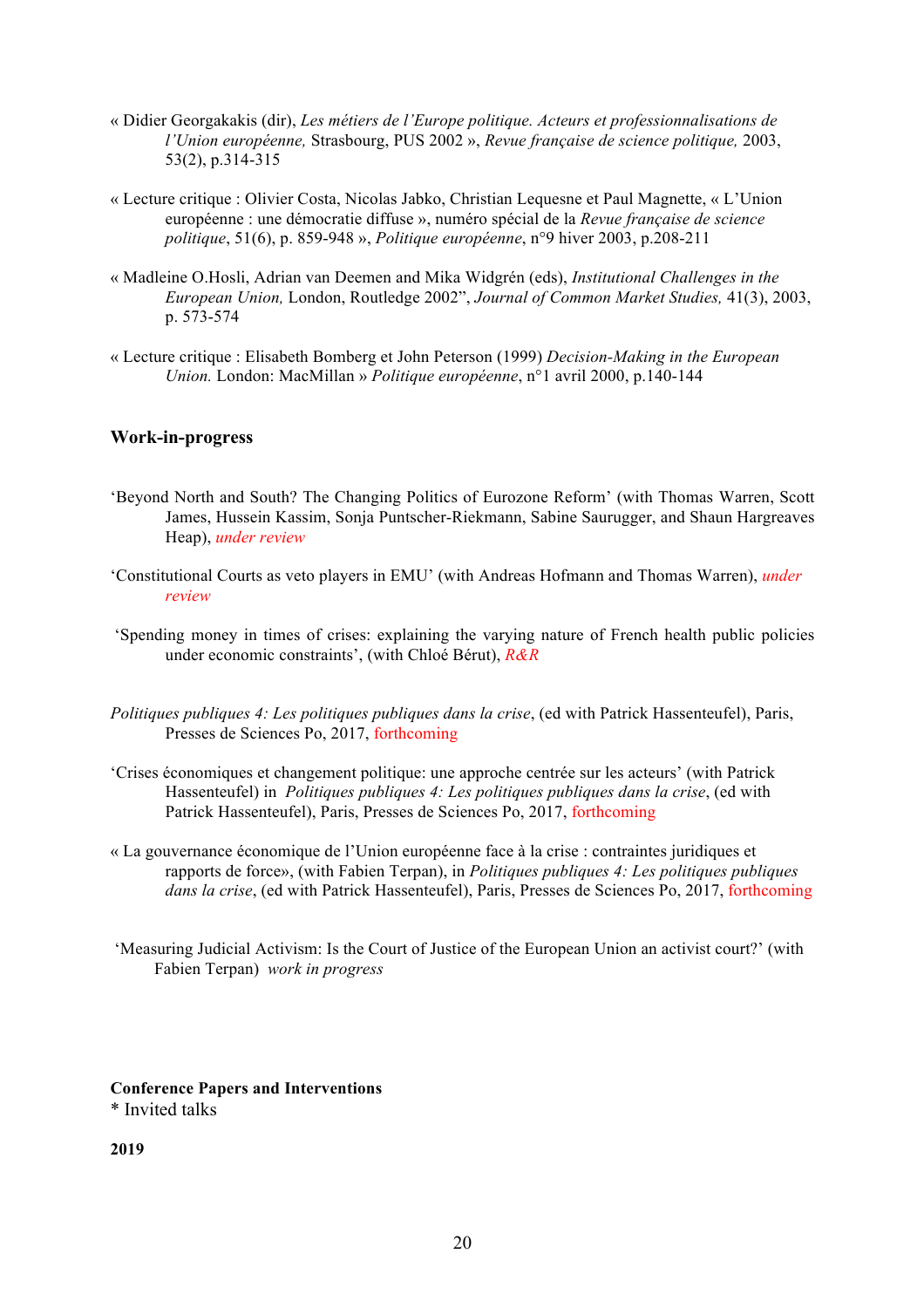**Festival de géopolitique, mars 2019, GEM Grenoble \* CEE, Sciences Po Paris, Mars 2019 \* Closing Conference EMU Choices, Bruxelles, CEPS, mai 2019 EUSA, Denver, Mai 2019 CES, Madrid, juin 2019 AFSP, Bordeaux, juillet 2019**

# **ECPR General Conference, Wroclaw, September**

## **2018**

- **\* University of Maastricht, Research seminar on regional integration, 16 January**
- **\* Paris 8, Seminar, 1 March**
- **\* Sciences Po Paris, CEE/ LSE, 12 March (Crisis in European integration)**
- **CES, Chicago, March 2018**
- **\* University of Stuttgart, May 2018, Stuttgart**
- **\* University of Luxembourg, June 2018, Luxembourg**
- **ECPR SGEU Conference, 12-14 June, Paris**
- **ECPR General Conference, August 2018, Hamburg (PAIRDEM Paper)**
- **\*EMU Choices, Stockholm, September 2018**
- **\* University of Edinburgh, November 2018**
- **\*Rhodes College, Memphis, November 2018**

- **Workshop SAIS Bologne (with Mark Thatcher), January**
- **\* SAIS Bologna, February**
- **\* Université Paris 8, March**
- **EUSA, Miami, May**
- **AFSP, Montpellier, July**
- **CES, Glasgow, July**
- **\* SCEUS\_EMU workshop, Rome, July**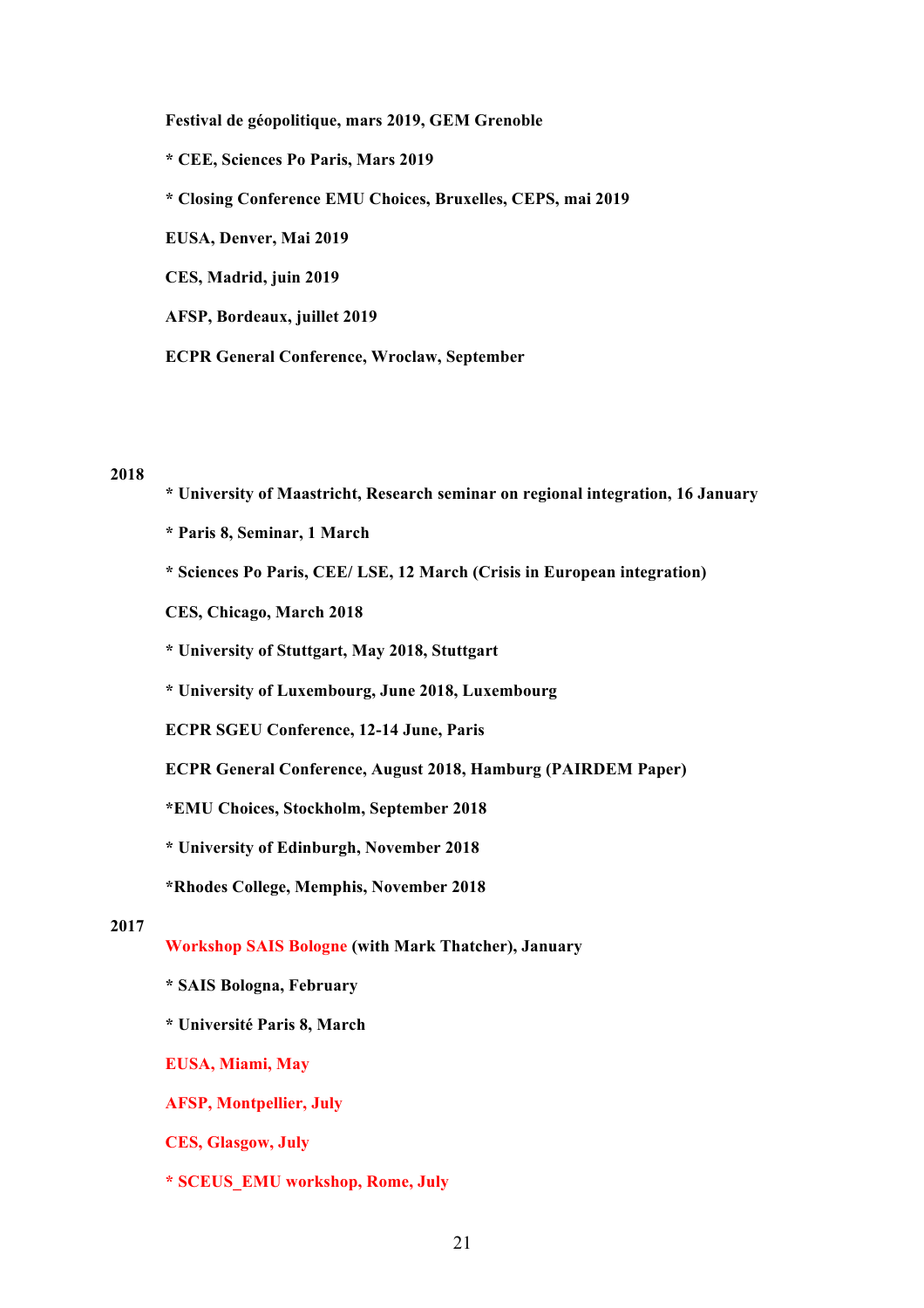## **\*AFEP, Rennes, July**

**ECPR General Conference, September (Pairdem paper), Oslo**

**\*GRAM Doctoral Seminar, Sciences Po Paris : « Les crises dans les intégrations régionales », October, Paris**

**2016**

**\* Regional Integration in times of crisis,** Book presentation, University of Maastricht, January 12

**\*SUMMIT workshop,** Bruxelles, January 25-26

**Courts and policy implementations**, Free University Berlin, University Speyer, WZB, Berlin, March 3-4

**ISA Convention,** Atlanta, USA, March

**\* Penser les politiques publiques et la crise économique et financière : cadres conceptuels et théoriques,** Séminaire Action publique et opinion publique, PACTE, 1 avril

**\* Regional integration in times of crisis,** Book presentation, Sciences Po Grenoble, PACTE, April 26

**\*Workshop CEP special issue preparation** (with Mark Thatcher), Paris, September

**ECPR General Conference**, Prague September 7-10

\* **Le fédéralisme et l'intégration européenne**, Fondation Jean Monnet, Lausanne, October 27-28

### **2015**

**\* Les Amphis de l'Europe,** Université de Toulouse, November 20

**\* Democracry and its Discontents, Central European University,** Budapest, October 9-11

**\* European integration in times of crisis. Workshop for the preparation of the WEP special issue,** EUI, Florence, September

**European Consortium of Political Research (ECPR), General Conference,** Montreal, August

**Conference of Europeanists (CES), Sciences Po Paris,** July

**Congrès de l'AFSP « Panel: Approches pluridisciplinaires de l'Intégration européenne »,**  Co-convenor (Michel Mangenot), Aix-en –Provence, Juin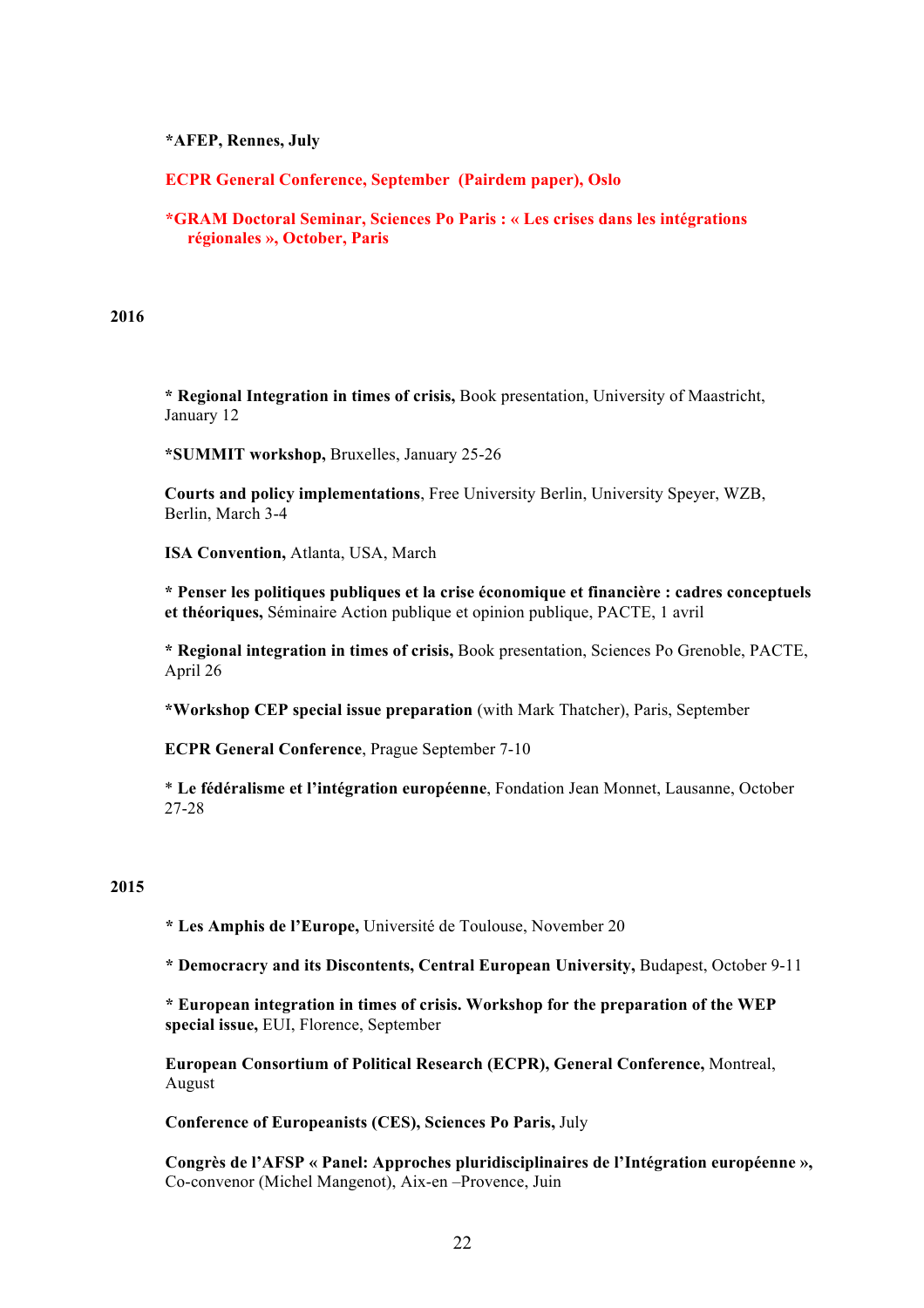**\*Conference Jean Monnet « La Commission européenne », Université de Nice, Sophia Antiopolis,** April

**\*PhD Seminar, University of Luxembourg,** « Soft law, hard law and the European crisis », February

**ISA Convention,** New Orleans, USA, February

**\* Workshop « Dissident Approaches to European Integration. JCMS special issue.**  University of Kent, Canterbury, January

**\* Workshop « Politiques publiques 4 : Les politiques publiques dans la crise »,** coconvener (Patrick Hassenteufel), Sciences Po Paris, January

### **2014**

**\* Workshop, « Multiple Streams Framework in Contemporary Public Policy »,**  University of Birmingham, Alabama, November

**\* Université catholique de Lille, Political science department.** Political Science Seminar, « Resistances to European integration », October

**ECPR General Conference,** University of Glasgow (Panel convener and paper presenter), September

**\* European University Institute, « Re-Thinking European Integration after the crisis »,**  June

**\* Workshop CERIUM,** Université de Montréal- McGill University, June

**\* Roundtable « Les élections européennes »,** CERIUM, Université de Montréal- McGill University, June

**EU in International Affairs Conference**, Brussels, May 2014

**European Studies Association Canada,** Montréal, Mai

#### **2013**

**International Studies Association, San Francisco, April**

**European Union Studies Association, Baltimore, US, May**

**Association française de science politique, Paris, July**

**ECPR General Conference, Sciences Po Bordeaux, September** 

**\* THESEUS Conference, Vienna, October** 

**Workshop 'New Modes of Governance', Sciences Po Paris, November**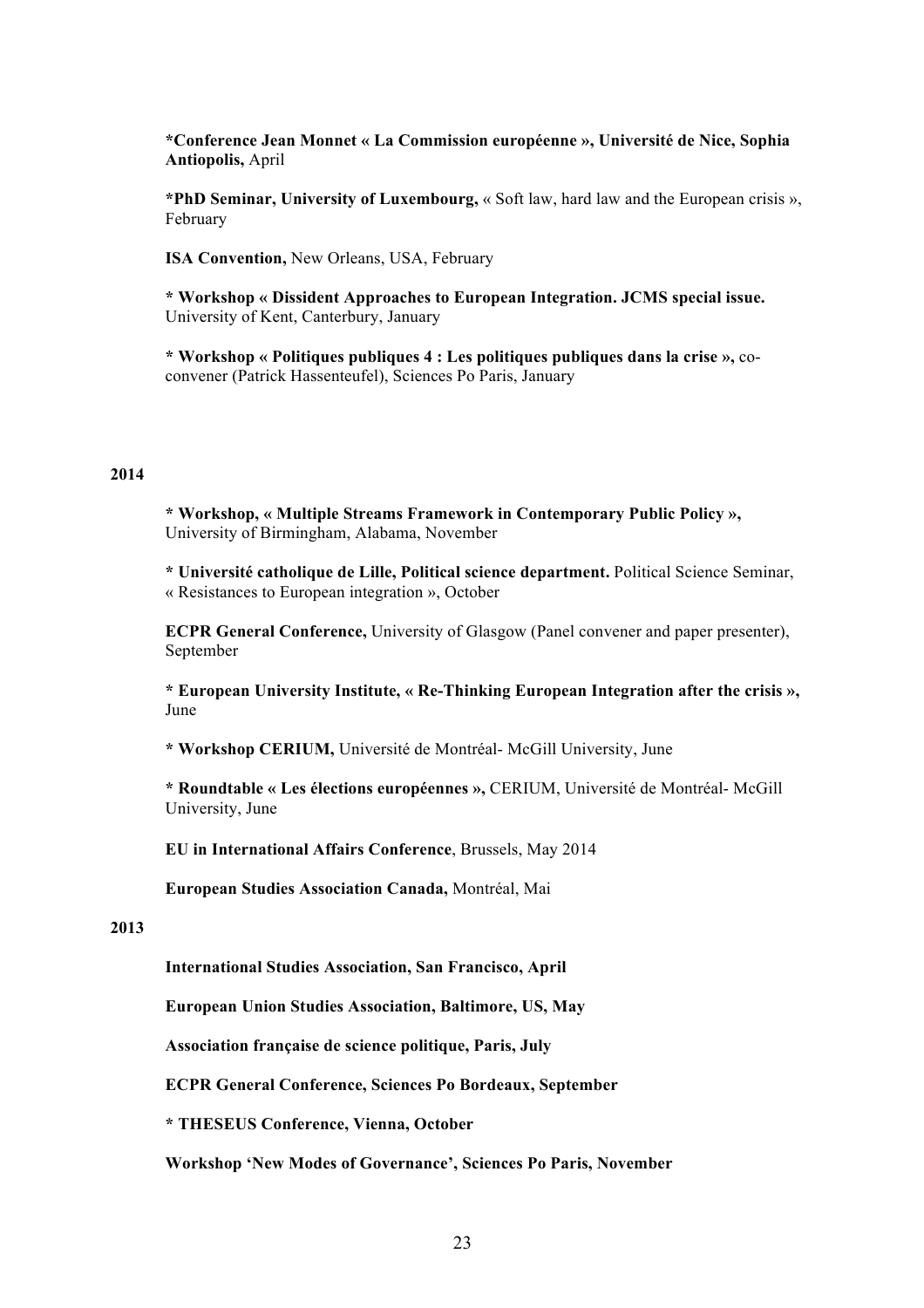### **2012**

**Workshop « Norms in International Relations », Nuffield College- Maison française,**  Oxford University, 11. January 2012

**International Studies Association Conference,** San Diego, 1-4 April 2012 (Panel Convenor. Paper "Resisting in times of crisis: the implementation of European rigor plans in the Irish and Greek cases" (with Clement Fontan and Nikos Zahariadis)

**\* University of Buenos Aires,** Buenos Aires, 17-21 April 2012

**\* University of Cologne,** « Beyond Compliance with legal norms : measuring resistance towards the Memorandum of understanding in Greece and Ireland », Cologne, 11 June 2012

**IPSA,** Madrid,12-14 July 2012 « Multilevel governance and the sovereignty problem »

**\* Institut für Höhere Studien (IHS)**, Vienna, 7 December 2012 « Analysing Resistance to Soft Law in the EU »

### **2011**

**« Public Policy Instruments »,** Centre d'études européennes, Paris, 5-8.1. 2011

**EUSA**, Boston, 3-6.3. 2011

\* **University of Maastricht**, May 2011

\* **Copenhagen Business School**, May 2011

\* **University of Bremen**, June 2011

**ECPR, General Conference** Reykjavik, August 2011

**AFSP, Congress**, Strasbourg, September 2011-03-01

## **2010**

\* **« Théories et concepts de l'intégration européenne »,** Espace Europe, Université Pierre Mendes France, 4 février 2010

« **Professionalized NGOs and Global Participatory Democracy",** Annual Conference of The International Studies Association (ISA) New Orleans, LA, February 13-17, 2010

**" Beyond Compliance: instruments of resistance in the EU**", Workshop, University of Exeter, UK, 22-23 February, 2010

\* "**Au-delà de la convergence : instruments de résistance"**, Université catholique de Saint Louis, Bruxelles, 25 February 2010

" **Beyond Compliance: instruments of resistance in the EU",** Political Studies Association, Annual Conference, Edinburgh, UK, 29 March-1 April, 2010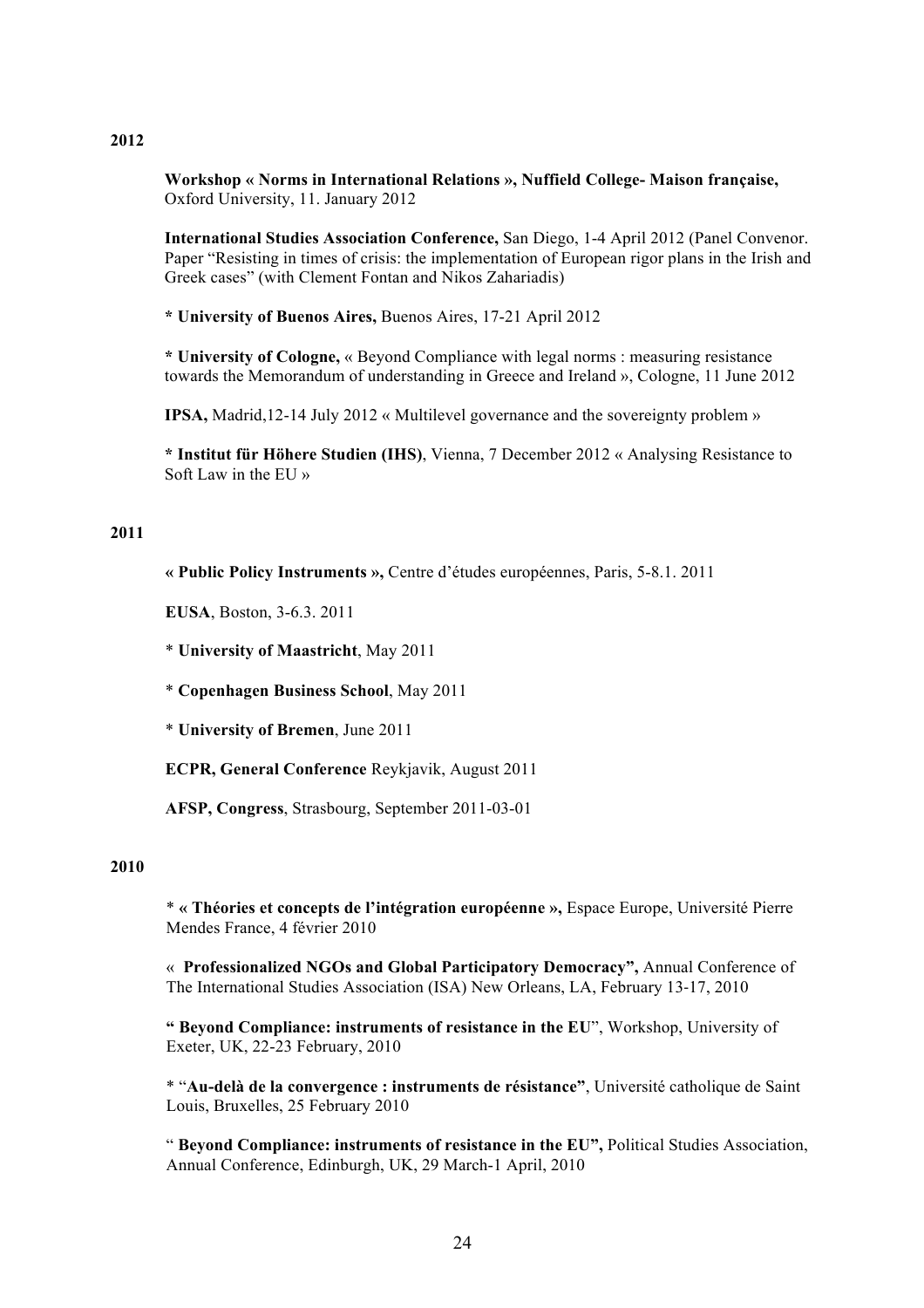\* **"Why is the EU interested in Participatory Democracy?",** Workshop "Participatory Democracy in the European Union", Notre Europe and Centre d'études européennes at Sciences Po Paris, 25 June 2010

**\* "Le rôle des lobbies dans le modèle démocratique européen »,** Journée d'étude, « Lobbies : l'Europe côté couloirs », Université de Genève, Uni Mail – 8 septembre 2010

**« Beyond Compliance : Inertia and Retrenchment in the EU",** Workshop, University of Exeter, Visioconference, 20 – 21 September, 2010

**\* "Lobbying in the EU: between influence and democracy",** Fondation Getulio Vargas, Rio de Janeiro, Brasil, 1-5 November 2010

### **2009**

**\* "Quelle influence la « société civile organisée » exerce-t-elle ? Histoire et perspectives »,**  Séminaire Direction des Affaires Publiques, EDF, January 2009 Paris

**"The Professionalization of NGOs - An obstacle to global participatory democracy? A Research Agenda "** *International Studies Association Convention* (ISA), February 2009 (with Wolf Eberwein)

**\* « Analyzing Civil Society Organizations' Changing Structures in the EU. Lessons from the social movement and party politics literature »",** Université de Bremen, Séminaire de recherche, SFB Transformations of the State, 26 February 2009

**\* « Analyzing Civil Society Organizations' Changing Structures in the EU. Lessons from the social movement and party politics literature »,** European University Institute, Conference on Civil Society, 13-14 March 2009

**"« Analyzing Civil Society Organizations' Changing Structures in the EU. Lessons from the social movement and party politics literature »",** ECPR Joint Sessions, "The Professionalization of Civil Society Actors", convenors Jan van Deth and William Maloney, 14-19 April 2009

**"Civil Society and the EU's institutional development ",**"Enlargement – Five Years After: The State of European Integration and New Challenges for the Discipline Central European University, Budapest May 8,2009 – May 9, 2009". http://euconf2009.ceu.hu

"**The Professionalization of international NGOs - An obstacle to global participatory democracy?"** International Political Science Convention, July 2009, Santiago di Chile (with Wolf Eberwein)

**\* " Sociological Approaches in EU Studies",** Keynote Speaker, UACES Conference, Angers September 2009

"**Au-delà de la convergence : instruments de résistance**", Congrès de l'Association Française de Science Politique, Grenoble, September 2009, (with Yves Surel)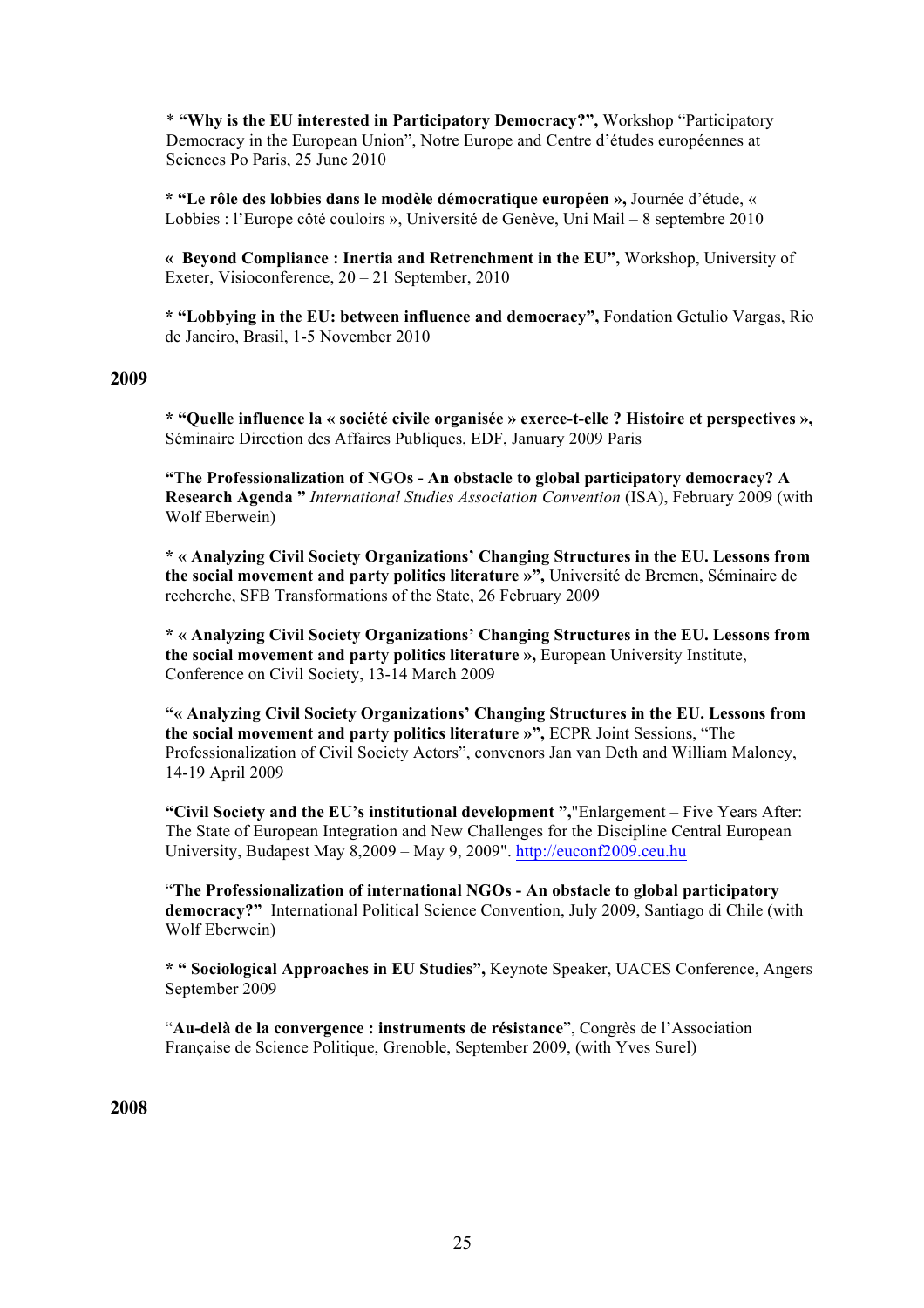\* « **Towards a "European Civil Society"? The social construction of the participatory turn**." The Transformation of EU Policies? EU Governance at Work, Connex RG6 Concluding conference, Sciences Po Paris, 17-18 January 2008

\* "**Analyser la société civile européenne. Questions de méthode** », Ecole thématique en études européennes, séminaire ULB 2007/2008, 30 January 2008

**"Understanding non-state actors in the EU. Sociology and political science: the missing link?",** ECPR 2008, 11-16. April, Rennes, Workshop 9. Does European Integration Theory need Sociology ?

**"Professionalising Interest Representation – A Research Project",** Transatlantic Civil Society Workshop, Syracuse University, Maxwell School of Citizenship & Public Affairs, 24 – 25. April 2008 (visioconference)

**"Professionalising Non-state actors. A research agenda?",** 2nd WISC Conference, Ljubljana, 2008, 23-26 July,

**\* « The Europeanization of interest groups »,** guest speaker, Jean Monnet Summer School, University Trento-University of Innsbruck, 9 september 2009

"**The participatory turn and the professionalisation of interest representation in the European Union. A Research Agenda**", 4<sup>th</sup> Pan European Conference on EU Politics, 25-27 September, 2008 Riga

### **2007**

- **\* Quelles relations entre l'État et les groupes d'intérêt en France ?,** Matinée CEVIPOF, IEP de Paris, 11.1.2007
- **"The social construction of the participatory turn. The European Union and the 'organized civil society'".** 2<sup>nd</sup> conference 4P Political Scientists Associations, Québéc, 25-26 May 2007

\* "**Les parties politiques européens et la démocratie participative**", IEP de Toulouse, 12 June 2007

### **2006**

- **"The social construction of the participatory turn. The European Union and the 'organized civil society'".** 3d ECPR Conference of Europeanists, Istanbul September 2006
- **\* « Les groupes d'intérêts. Action collective et représentation des intérêts »,** Présentation dans le séminaire CSO, Paris, 19 mai 2006
- **« 'Démocratiser l'expertise ?' Acteurs non étatiques et fabrications d'un savoir légitime** », premier colloque de la Section d'études européennes de l'AFSP « Une Europe des élites ? », Bordeaux, 27-29 avril 2006

### **2005**

**« Penser les relations professionnelles en France »,** 8<sup>e</sup> congrès de l'AFSP, Lyon, 14-16 septembre 2005, Table Ronde n°5 « Le politique et les dynamiques des relations professionnelles en France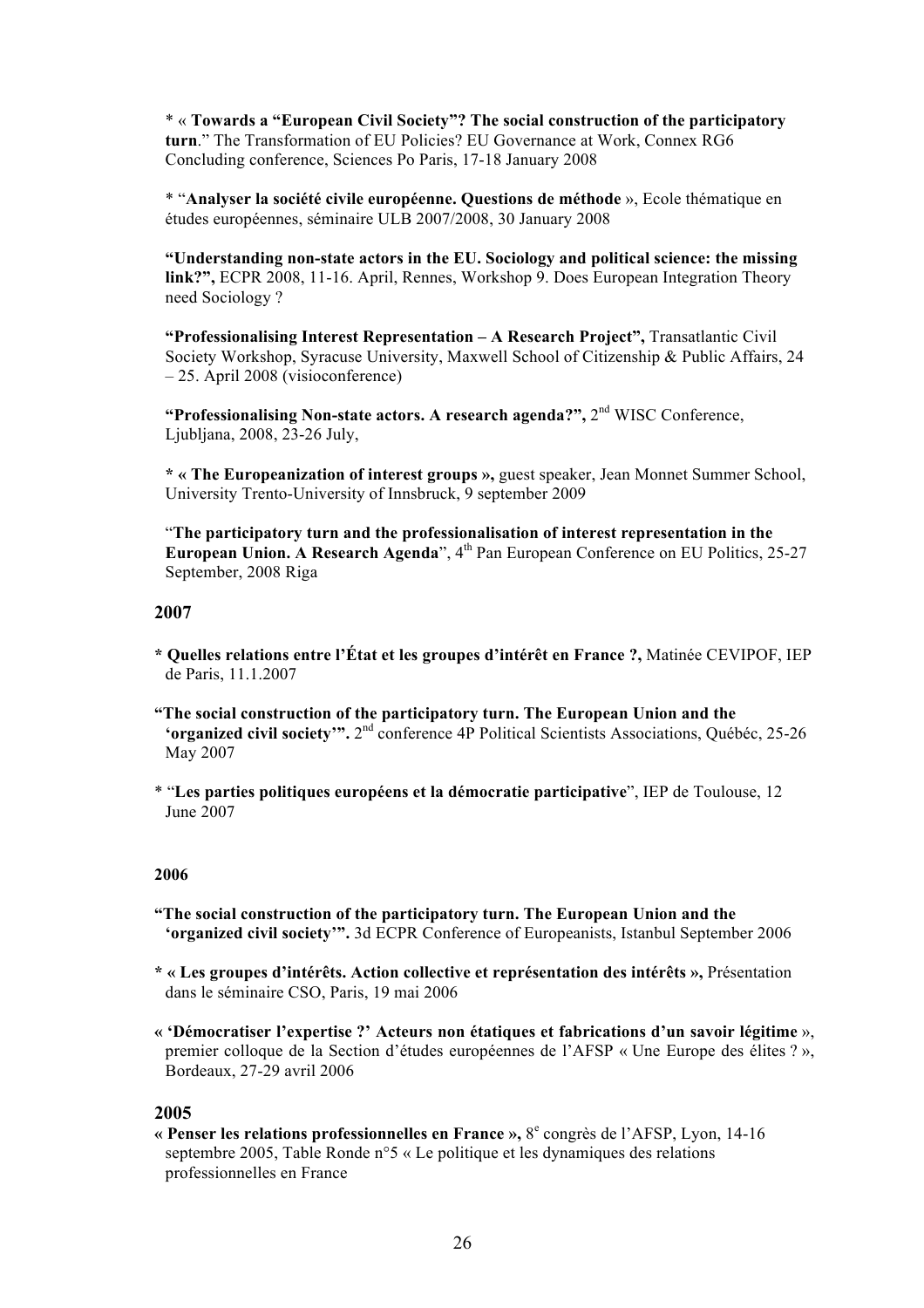- **« Associative democracy and the democratic legitimacy of the European Union »**, ECPR Conference, Section "Political Participation and Interest Intermediation in the EU", Budapest 8-10 septembre 2005
- **\* « Démocratiser l'Union européenne 'par le bas' ? L'idée d'une 'société civile' et la Constitution »,** Université d'Amiens, CURAPP, 16-17 juin 2005 : La Constitution européenne. Genèses et usages
- **\* « Associative democracy and the democratic legitimacy of the European Union »**, Workshop CONNEX à l'Université de Leiden, Pays Bas, 14-17 avril 2005

### **2004**

- **« La professionnalisation de la représentation des intérêts : une mise en question de la légitimité de la 'société civile' au niveau communautaire ?** »**,** IEP de Strasbourg, « Société civile organisée et gouvernance européenne, 21.6.-23.6. 2004
- **"Representative vs participatory democracy: France, Europe and Civil Society",** ECPR Joint Sessions, Uppsala, 13.4.-18.4. 2004, (Panel "National traditions of democratic thought", Andreas Foellesdal, Heidrun Abromeit)
- **\* « Les groupes d'intérêt : un acteur politique grâce à l'Europe ? »,** Groupe de travail Sociologie et sociologique comparée européenne du Forum européen, Paris, IEP, 12.1. 2004

### **2003**

- **\* "Interest Groups in the EU: Representation in a Political Community",** Woodrow Wilson School of Public and International Affairs, Princeton University : 'The EU. Its Role and Power in the Emerging International System' Princeton, 3-5 oct. 2003
- **\* « La société civile : nouvelles formes de représentation ? »,** Université d'été, Paris IX, Dauphine Paris, 10 –11.7.2003
- **« Enseigner l'Europe : Approches pluridisciplinaires »,** AFSP, Journée d'études « Enseigner l'Europe », Paris, 12.6. 2003
- **"The professionalisation of interest representation: a problem for the participation of civil society in EU governance?"**, Colloque "European Governance and Civil Society", organisé par Stijn Smismans, IEP Paris, 30.-31.5. 2003
- **"The transformation of political representation at European and national levels?"**, ECPR Joint Sessions, Edinburgh, 28.3-2.4. 2003 (Panel "Political Representation", Michael Saward)

- **"Representing interests or political representation? Economic Interest groups in the EU"**, ECPR 1st Pan-European Conference on EU Politics, Bordeaux, 26-28 sept. 2002 (Section 6: European Political Economy)
- **" Représentation des intérêts ou représentation politique ? Les groupes intérêts dans le système politique de l'Union européenne** », 7<sup>e</sup> Congrès le l'AFSP, Lille, 18-21 sept. 2002 (Table ronde 5 « L'institutionnalisation de l'Europe »),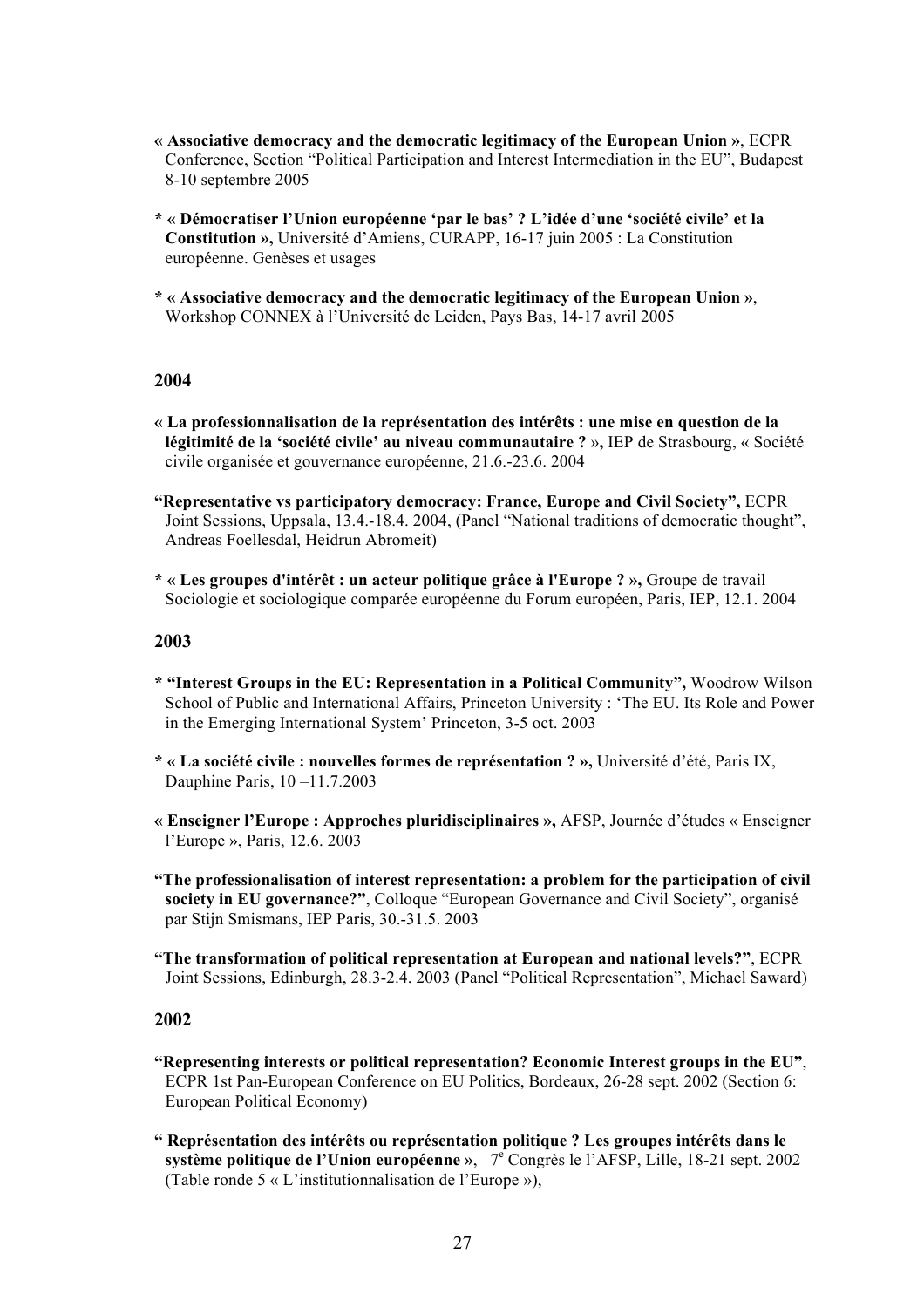**« Les groupes d'intérêt français entre dirigisme et européisation »**, 7<sup>e</sup> Congrès le l'AFSP, Lille, 18-21 sept. 2002 (Atelier « Les groupes d'intérêt français entre dirigisme et européisation »)

- **« The EU Enlargement and Interest Intermediation in Europe. Western and Eastern Perspectives**", UACES 32<sup>th</sup> Anniversary Conference and Seventh UACES Research Conference, Belfast, 2-4 sept.2002
- **"Informelle oder formelle Zugangskanäle? Nukleare Interessenvertretung im Institutionengefüge der EU",** DFG-/DVPW-Tagung "*Interessendurchsetzung im Mehrebenensystem*" organisé par Beate Kohler-Koch, Mannheim, 4-5 juillet 2002
- **"La coopération entre les groupes d'intérêt économiques dans l'Union européenne et leurs activités internationales : programmes communautaires, légitimation et structures nationales »**, Colloque de la *Revue internationale de politique comparée*, Bordeaux, 21-23 février 2002

# **2001**

- **« La représentation par l'expertise ? Une forme de participation des groupes d'intérêt au**  *policy-making* **communautaire »** AFSP, Journée d'étude du groupe « Europe », Paris, 8 novembre 2001
- **"The Commission's Bureaucratic Fragmentation: Resource or Constraint for a European Form of Interest Representation?"** ECSA, Seventh Biennial International Conference, Madison, USA, 30 mai-2 juin 2001
- **\* « Problématiques de la représentation dans l'Union européenne »,** CERI-*Politique européenne*-Direction scientifique de Sciences Po, Paris, 4 mai 2001

# **2000**

- **« German Nuclear Industries and the Eastern Enlargement: A two level Process",** Centre Marc Bloch-Humboldt Universität zu Berlin, "*Non-State Actors and Transnational Relations. The German Example*" conférence organisée par Anne-Marie Le Gloannec, Berlin, 1-2 décembre 2000
- **« Au-delà d'une problématique pluraliste : des recherches sur les groupes d'intérêts dans l'Union européenne »**, CRPS (Sorbonne, Paris I) *« Intégrer la dimension européenne dans l'analyse des politiques publiques* », conférence organisée par Bruno Palier et Pascale Laborier, Paris, 28 avril 2000
- **« Co-operation and/or Competition? Nuclear Energy and the Eastern Enlargement of the European Union"**, ECPR Joint Sessions, ('Informal Policy Making, Simona Piattoni) Copenhague, 14-19 avril 2000
- **« Nuclear Energy and the Eastern Enlargement of the European Union: Has industry a role to play in the negotiation process?"**UACES 30<sup>th</sup> Anniversary Conference and Fifth UACES Research Conference, Budapest, 6 - 8 avril 2000